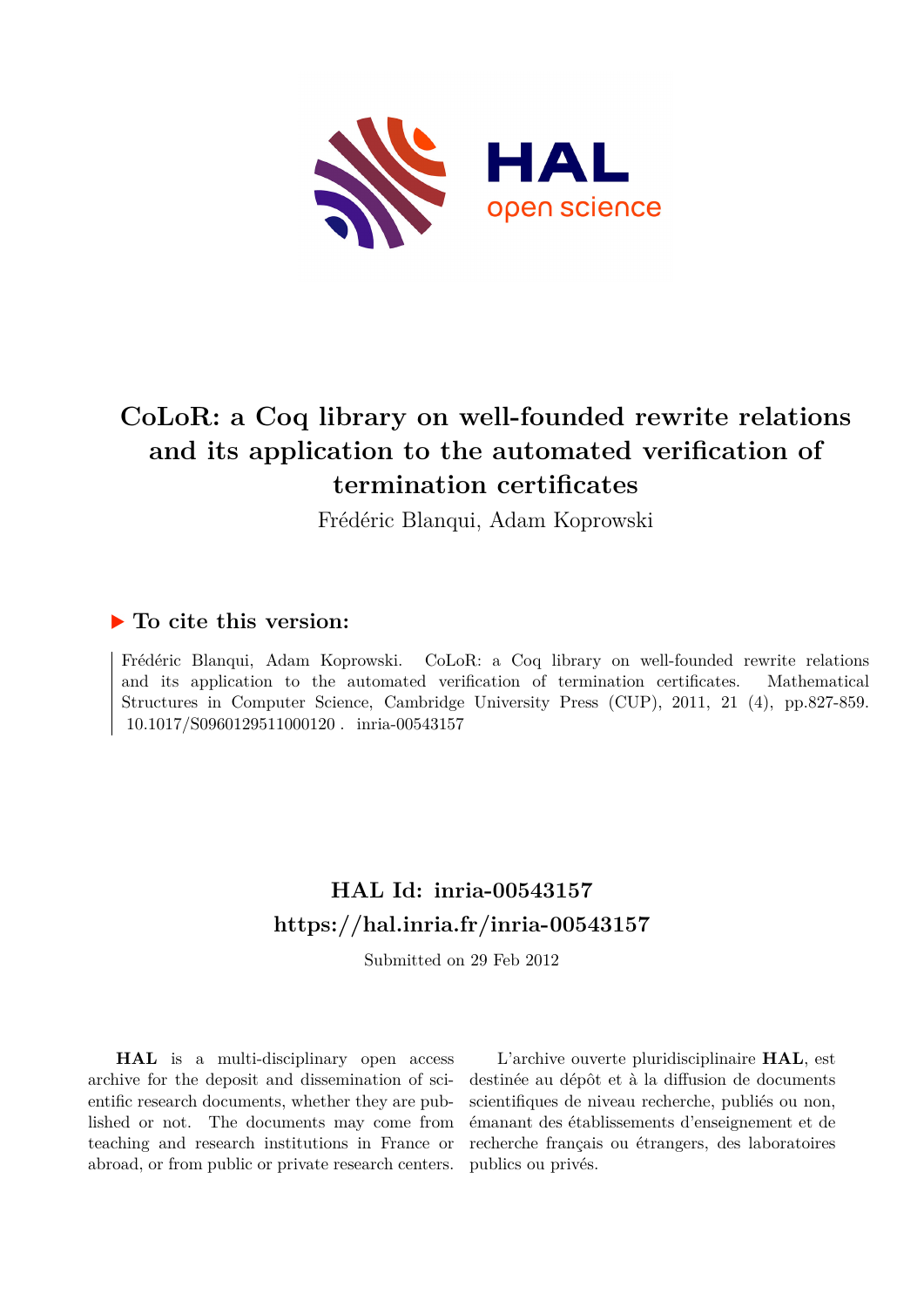# CoLoR: a Coq library on well-founded rewrite relations and its application to the automated verification of termination certificates

 $FRÉDÉRIC BLANQUI<sup>1</sup>$  and  $ADAM KOPROWSKI<sup>2</sup>$ 

<sup>1</sup> INRIA, FIT 3-604, Tsinghua University, Haidian District, Beijing 100084, China

<sup>2</sup> MLstate, 15 Rue Berlier, 75013 Paris, France

Received 29 February 2012

Termination is an important property of programs; notably required for programs formulated in proof assistants. It is a very active subject of research in the Turing-complete formalism of term rewriting. Over the years many methods and tools have been developed to address the problem of deciding termination for specific problems (since it is undecidable in general). Ensuring reliability of those tools is therefore an important issue.

In this paper we present a library formalizing important results of the theory of well-founded (rewrite) relations in the proof assistant Coq. We also present its application to the automated verification of termination certificates, as produced by termination tools.

The sources are freely available at <http://color.inria.fr/>.

# 1. Introduction

Rewriting is a general (Turing-complete) yet very simple formalism [\(TeReSe, 2003\)](#page-30-0) that can be used as a programming language [\(Borovanský](#page-28-0) *et al.*, 2000; [Clavel](#page-28-1) *et al.*, 2005) or in which some other programming languages can be easily encoded (in particular logic and functional programming languages). Both cases open the way to benefit from techniques developed for term rewrite systems like termination (Giesl *et al.*[, 2006;](#page-29-0) Nguyen *et al.*, 2007; [Schneider-Kamp](#page-30-1) *et al.*, 2009) or complexity analysis [\(Marion, 2003;](#page-30-2) Hirokawa & Moser, 2008). Term rewriting is also a general tool for deciding the equality of two terms in some equational theory [\(Knuth & Bendix, 1970\)](#page-29-1).

That is why various authors proposed logical systems where functions and predicates can be defined by arbitrary user-defined rewrite rules (instead of inductive definitions only), and where the equivalence on types/propositions is enriched with these user-defined rules [\(Coquand, 1992;](#page-28-2) [Barbanera](#page-27-0) *et al.*, 1997; [Dowek](#page-28-3) *et al.*, 2003; [Blanqui, 2005\)](#page-27-1). This is especially important, as enriching the equivalence on types facilitates the use of dependent types. However, in contrast with the systems where all functions and predicates are inductively defined [\(Coquand & Paulin-Mohring, 1988;](#page-28-4) [Altenkirch, 1993;](#page-27-2) [Werner, 1994\)](#page-30-3), the decidability of type-checking and the logical consistency of the system are not guar-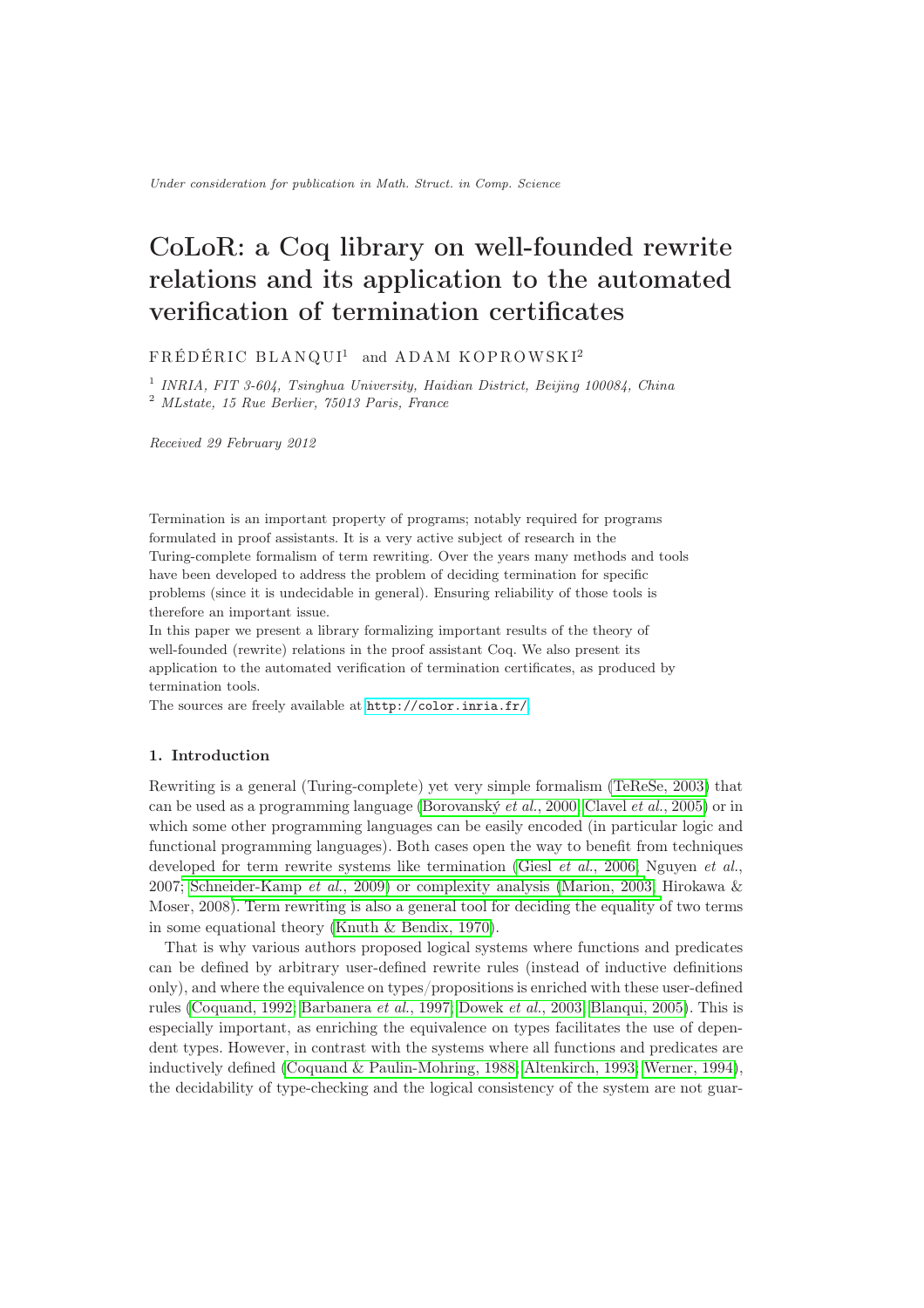anteed anymore. To ensure these essential properties, the user-defined rules must satisfy non-trivial conditions like subject reduction, confluence, termination or definition completeness [\(Coquand, 1992;](#page-28-2) [Dowek & Werner, 2003;](#page-28-5) [Blanqui, 2005;](#page-27-1) Walukiewicz-Chrząszcz & Chrząszcz, 2008[\). Checking such conditions requires the use of c](#page-30-4)omplex and thus likely to be buggy software, which reduces the overall confidence we may have in such logical systems.

Coq is a proof assistant based on the calculus of inductive constructions (Coquand & Paulin-Mohring, 1988[;](#page-28-4) [Werner, 1994\)](#page-30-3)[, a very rich typed lambda-calculus w](#page-28-4)ith polymorphic and dependent (inductive) types, that includes higher-order logic through the propositions-as-types principle [\(Barendregt, 1992\)](#page-27-3). For a complete overview of this proof assistant, we refer the reader to the Coq reference manual (Coq Development Team, 2009[\) and to](#page-28-6) [\(Bertot & Castéran, 2004\)](#page-27-4)[; instead we only men](#page-28-6)tion some of its features: functions and predicates can be defined inductively [\(Paulin-Mohring, 1993\)](#page-30-5), proof terms are obtained by executing scripts [\(Delahaye, 2000\)](#page-28-7), definitions and proof scripts can be organized in modules [\(Chrząszcz, 2003\)](#page-28-8).

A *rewrite relation* is simply a relation on the set of first-order terms generated from a given signature that is stable under substitutions and contexts. In general, one considers rewrite relations generated from a set of rewrite rules. A rewrite relation is *terminating* (strongly normalizing, well-founded, noetherian) if there is no term starting an infinite sequence of rewrite steps.

In this paper, we present the foundations of a formalization of the theory of wellfounded first-order rewrite relations [\(TeReSe, 2003\)](#page-30-0) in Coq. There are various motivations for this work:

- verifying correctness of certificates produced by automated termination provers;
- allowing function definitions with non-structurally recursive calls in proof assistants, and the use of external automated termination provers to check their termination;
- providing an important library of types and functions making an extensive use of dependent types.

We will elaborate on them in the following sections.

#### 1.1. *Verifying correctness of termination certificates*

In the last years, many new techniques and tools have been developed to automatically (dis)prove termination of rewrite systems [\(Termination Portal;](#page-30-6) [Termination Competition;](#page-30-7) [Waldmann, 2009\)](#page-30-8). These techniques and tools are more and more sophisticated, and use external tools like SAT solvers [\(Schneider-Kamp](#page-30-9) *et al.*, 2007; Fuhs *et al.*[, 2007\)](#page-28-9). As a consequence, it is hard to trust their results and, indeed, every year sees some tools disqualified because of errors found in their results.

Hence, providing a way to automatically verify correctness of termination certificates is useful for many applications like automated termination provers and proof assistants.

1.1.1. *Termination certificates.* Termination techniques can be divided into two categories: the ones that either prove a complete termination problem or fail, and the ones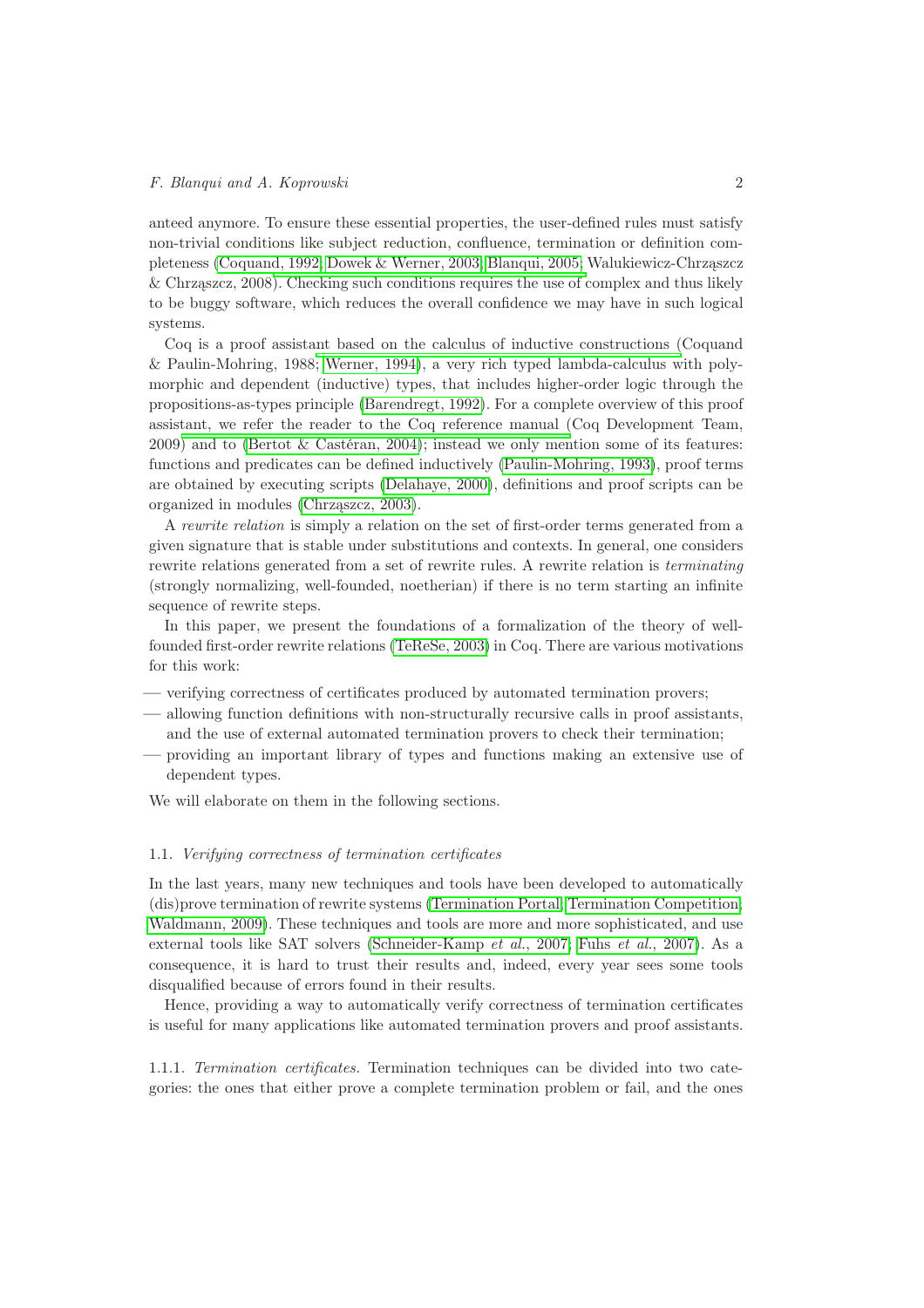

<span id="page-3-0"></span>Fig. 1. Certifying termination with CoLoR and Rainbow

that transform/split a termination problem into one or more termination problems. Hence, a termination proof can be represented by a termination certificate that, roughly speaking, is a tree, a node being labelled by a termination problem, the termination technique applied at that point and its parameters.

For instance, a rewrite system can be proved terminating by finding a well-founded quasi-ordering on symbols so that, for each rule, the left-hand side is strictly greater than the right-hand side in the multiset path ordering (MPO) based on the quasi-ordering on symbols [\(Dershowitz, 1982\)](#page-28-10). Then, a certificate for this proof can be given by a node labelled with the termination problem, the termination technique used (MPO) and its parameters (the quasi-ordering on symbols).

Verifying that a certificate is correct consists of checking that parameters indeed satisfy the conditions required by the termination technique and, in case of a transformation technique, that the subtrees are labelled by correct termination problems. Checking that some parameters satisfy the conditions required by a termination technique should be of reasonable complexity (polynomial). Otherwise, the certificate must be refined by providing more details on how to check the conditions. In the case of MPO, given a finite well-founded quasi-ordering on symbols, one only has to check that each rule is included in MPO.

A common format based on these ideas has been recently developed and used in the last termination competition [\(Certification Problem Format, 2010\)](#page-28-11).

1.1.2. *Our approach.* In order to verify such termination certificates with the highest confidence possible, we developed the following methodology (see Figure [1\)](#page-3-0).

We formalized in a proof assistant (Coq) various termination techniques used in modern automated termination provers, together with boolean functions for checking the conditions that the parameters must satisfy, and we proved their correctness. This is the CoLoR library that we are going to describe in the following sections.

Then, we wrote a program, called Rainbow, which, given a file containing a certificate in the aforementioned format, generates a Coq file containing a formalization of the termination problem, a formalization of all the parameters used in the certificate, and a short and simple proof script for the theorem stating that the rewrite system is (non-)terminating. This script consists of applying the lemmas corresponding to the termination techniques used in the certificate, and checking correctness of the parameters by testing the equality of the corresponding boolean functions to true (reflexivity proof). Coq is then called to check the correctness of this proof script.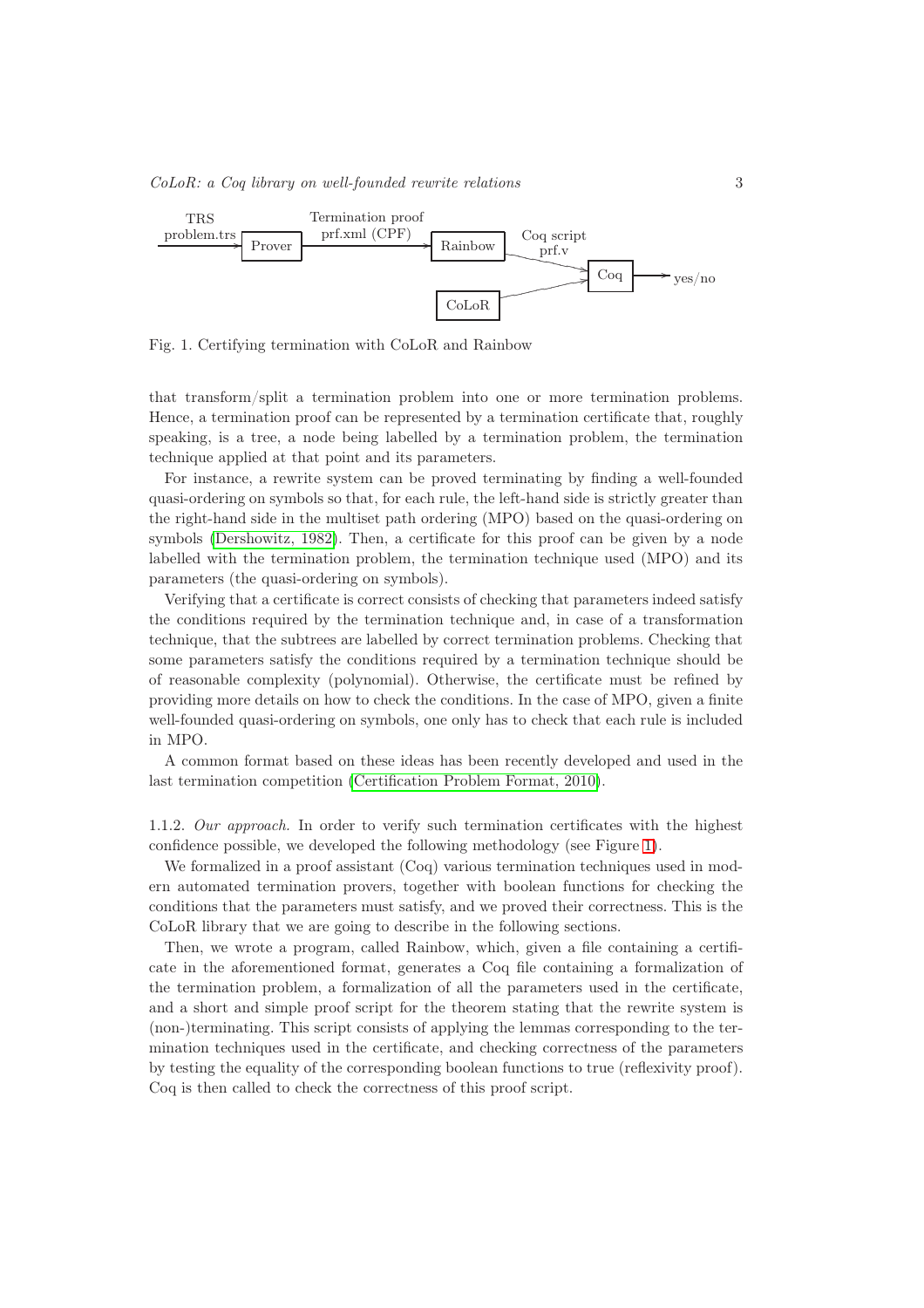We tried to keep Rainbow as simple as possible but, nonetheless, Rainbow itself can introduce various types of errors: parsing can be wrong or incomplete, and the formalization of the termination problem, the parameters or the termination proof may be wrong. Moreover, some termination proofs may require a lot of computations (for instance, some proofs use dozens of successive matrix interpretations), and computations in Coq are often much less efficient than in more traditional programming languages.

To improve this, we started to formalize Rainbow itself in Coq by formalizing the certificates themselves, defining boolean functions to check certificate correctness and proving that this function itself is correct, that is, that one can indeed build a termination proof if the function returns true. Then, by using Coq extraction mechanism (Paulin-Mohring, 1989[;](#page-30-10) [Letouzey, 2002\)](#page-30-11)[, we can get a standalone termination certificate c](#page-30-10)hecker.

1.1.3. *Results.* In 2009, some experiments showed that Rainbow could successfully check up to 701 certificates among 1226 produced by AProVE (Giesl *et al.*[, 2006\)](#page-29-2), that is, 57%. In the 2009 termination competition, it could successfully check 399 certificates among the 964 generated by the participating provers, that is, 41%. (Rainbow did not participate to the 2010 competition held only 6 months after the 2009 competition.) This difference is due to the fact that, in the first case, the certificates were produced specifically for Rainbow while, in the second case, many certificates were produced for tools handling termination techniques not supported by Rainbow. The best tool was CeTA (Sternagel & Thiemann, 2009) with 774 certificates successfully checked, that is, 80%.

The project started in 2004 and since then the Rainbow program grew to about 6,000 lines of OCaml code and the CoLoR library to approximately 70,000 lines of Coq, with its contents roughly broken down as follows:

- 12%: basic mathematical theories (relations, semi-rings),
- 25%: data structures (lists, vectors, multisets, matrices, polynomials),
- 38%: term structures and rewriting theory,
- 25%: termination techniques.

It contains about 1500 definitions (types, predicates or functions), and about 3500 theorems, many of them being of course simple theorems stating introduction/elimination rules for the defined notions, or equalities/equivalences used to explicitly rewrite terms or propositions in proofs. The library also provides about 185 (simple) tactics (Delahaye, 2000) that are used in CoLoR or in the termination proof scripts generated by Rainbow.

Developing libraries of functions and theorems on some data structures or basic mathematical theories is interesting in itself since it can be reused by other people for doing other developments. This is the case for CoLoR which has so far been used in a formalization of the Spi calculus [\(Briais, 2008\)](#page-28-12), a modular development of certified program verifiers [\(Chlipala, 2006\)](#page-28-13) and an efficient Coq tactic for deciding Kleene algebras (Braibant & Pous, 2010[\).](#page-28-14)

# 1.2. *Using dependent types*

Another motivation for this work was to make a development heavily using dependent types [\(Barendregt, 1992\)](#page-27-3). First-order terms with symbols of fixed arity can be naturally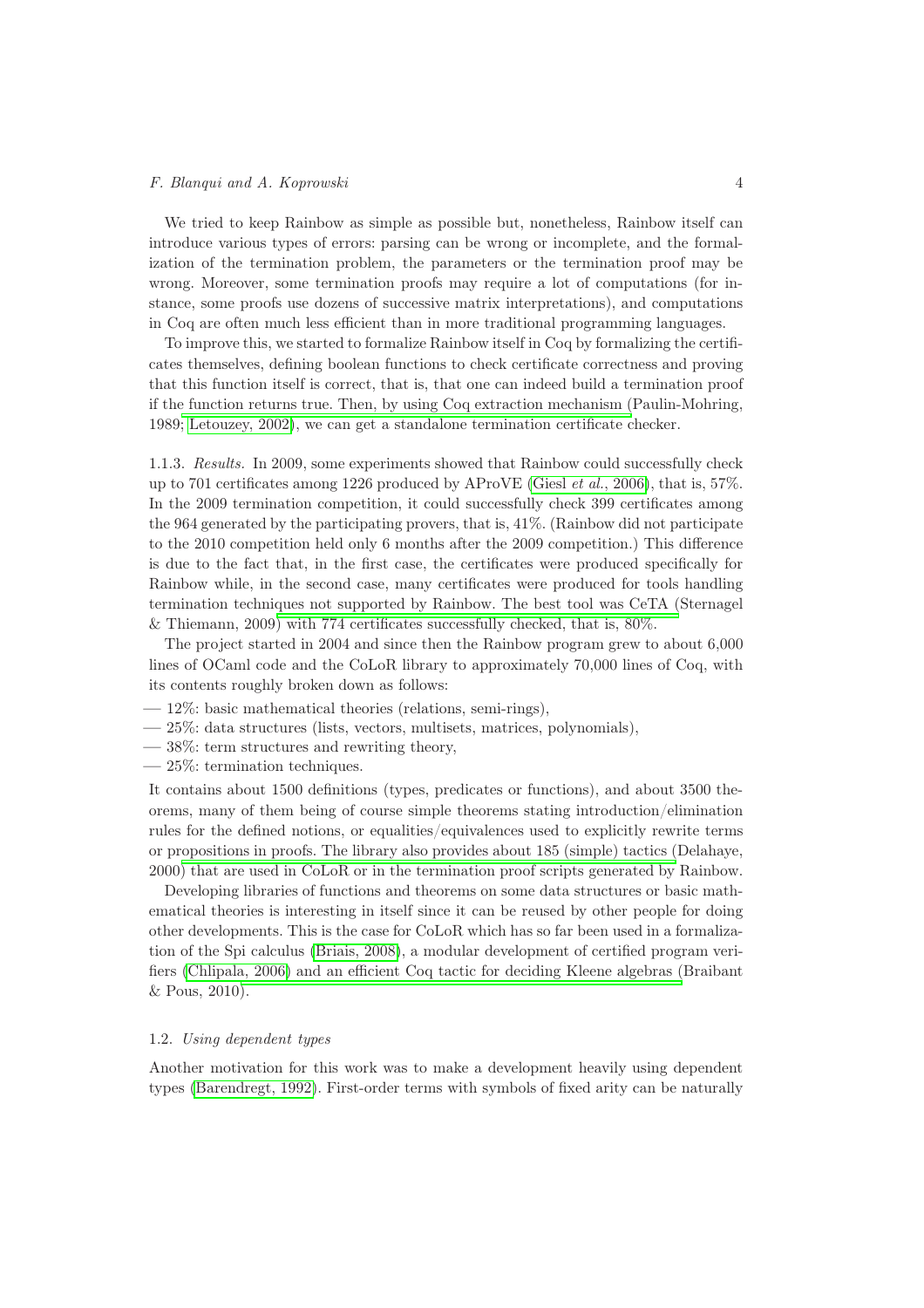formalized using dependent types as we will see in the next sections. However, it is well known that, in current proof assistants, dependent types may sometimes be difficult to work with, because the equivalence on types is not rich enough. Such developments can therefore be used as a benchmark for evaluating proof assistants on the feasibility and ease of use of dependent types. Currently, to address this problem, one needs to introduce auxiliary functions or explicitly apply type casting functions. As already mentioned, the use of rewriting or (certified) decision procedures in the equivalence on types, solves many of these problems [\(Blanqui, 2005;](#page-27-1) [Blanqui](#page-28-15) *et al.*, 2008; [Strub, 2010\)](#page-30-12).This approach is adopted in Coq modulo theories (CoqMT), a new extension of Coq where type equivalence can be extended by decision procedures such as linear arithmetic [\(Strub, 2010\)](#page-30-13).

#### 1.3. *Outline*

Preliminary overview of CoLoR was given in [\(Blanqui](#page-28-16) *et al.*, 2006; [Koprowski, 2008;](#page-29-3) [Blanqui & Koprowski, 2009\)](#page-27-5). Detailed descriptions of formalizations of some particular termination techniques are presented in prior publications, to which we refer for more details:

- polynomial interpretations [\(Hinderer, 2004\)](#page-29-4),
- recursive path ordering [\(Coupet-Grimal & Delobel, 2006\)](#page-28-17),
- multiset ordering and higher-order recursive path ordering [\(Koprowski, 2006;](#page-29-5) Koprowski, 2008[;](#page-29-3) [Koprowski, 2009\)](#page-29-6)[,](#page-29-3)
- matrix and arctic interpretations [\(Koprowski & Zantema, 2008;](#page-29-7) Koprowski & Waldmann, 2008[;](#page-29-8) [Koprowski, 2008\)](#page-29-3)[.](#page-29-8)

In this paper, we give a detailed presentation of CoLoR's foundations (definitions of terms, rewriting, *etc.*) and of key termination techniques not presented before (dependency pairs, dependency graph decomposition and reduction pairs).

The remainder of the paper is organized as follows.

In Section [2,](#page-6-0) we discuss related work.

In Section [3,](#page-8-0) we present our formalization of the basic notions of rewriting theory: signatures, terms, contexts, interpretations, substitutions, rules, rewriting and termination. We also discuss some of the problems we faced in Coq and how we addressed them.

In Section [4,](#page-15-0) we describe the formalization and the proof of the main theorem on dependency pairs, a key notion of modern automated termination provers. This development provides an interesting example of a use of a higher-order, polymorphic and dependent program (for computing the cap and aliens of a term).

In Section [5,](#page-17-0) we present the formalization of the dependency graph decomposition, another key technique of modern automated termination provers.

In Section [6,](#page-19-0) we describe the formalization of the general termination technique based on reduction pairs/orderings. A particular instance of this technique is the polynomial interpretations over natural numbers described in Section [7.](#page-21-0)

In Section [8,](#page-23-0) we illustrate our approach by presenting a complete example of automatically generated Coq script for some simple termination certificate.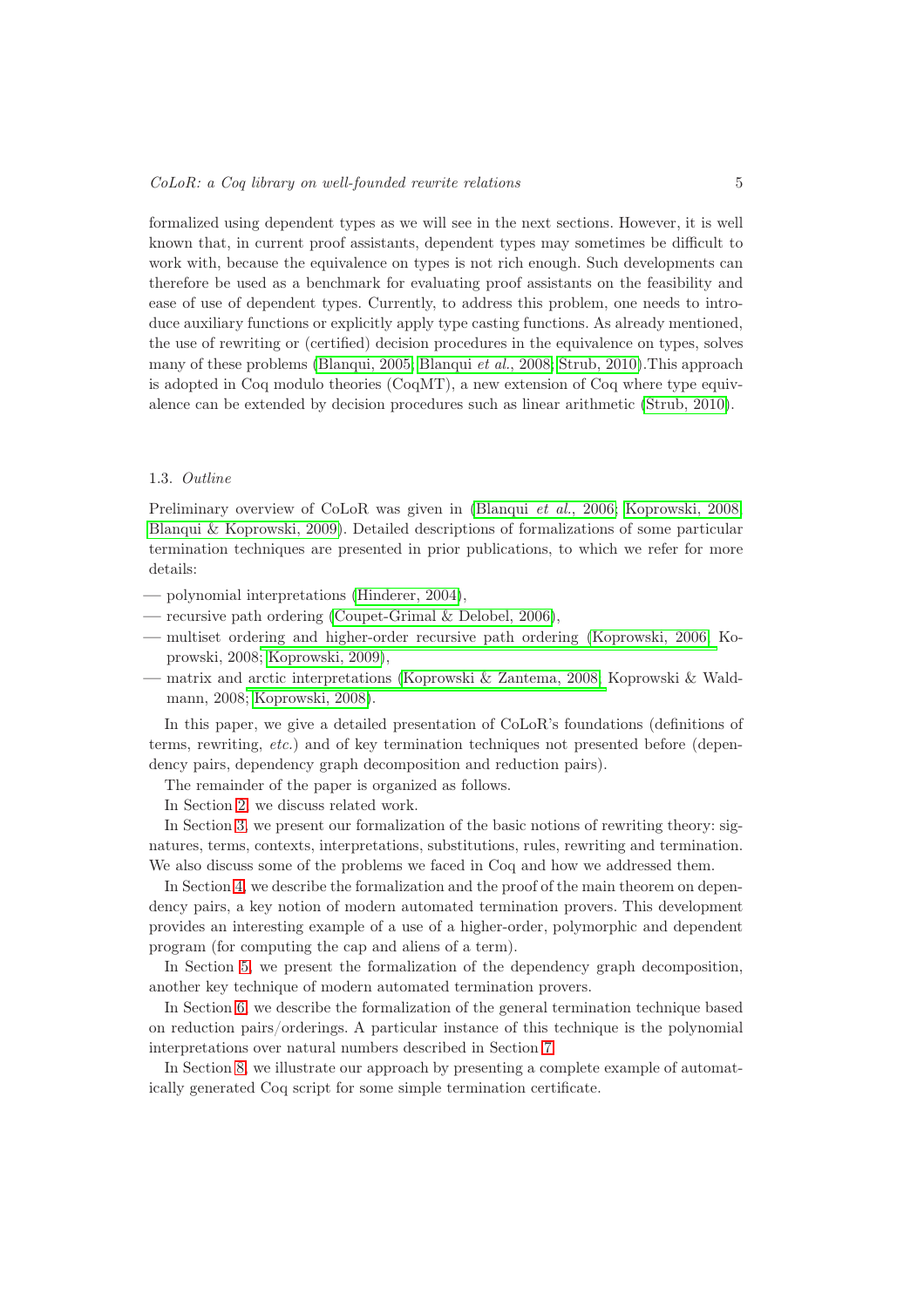Finally, Section [9](#page-26-0) provides some concluding remarks and presents future directions of research.

#### <span id="page-6-0"></span>2. Related work

There are two other libraries/tools aiming at verifying termination certificates that participate in the termination competition [\(Termination Competition\)](#page-30-7): CiME3 (E. Contejean & Urbain, 2009) and CeTA [\(Sternagel](#page-30-14) *et al.*, 2010). In addition, proof assistants generally have their own termination checkers.

# 2.1. *CiME3*

CiME3 also produces Coq scripts based on a Coq library called Coccinelle (Contejean, 2007; [Contejean](#page-28-18) *et al.*, 2007; [Courtieu](#page-28-19) *et al.*, 2008). The approach taken in that tool is slightly different from ours. In Rainbow, we use a *deep embedding*: every type of objects and every termination technique used in certificates is formalized in CoLoR and can be the subject of a mathematical study. In CiME3, this is not always the case: a *shallow embedding* is used for some types of objects and some termination techniques.

For instance, to formalize a termination problem, Rainbow defines the set of rules and uses the definition of rewrite relation generated by a set of rules defined in CoLoR. On the other hand, CiME3 generates an *ad hoc* inductive predicate defining the rewrite relation. Hence, the Coq scripts generated by CiME3 are often longer, less readable and take significantly more time to be checked by Coq.

The main advantage of the shallow embedding approach is the ability to leverage some features of the proof assistant to get some work done for free. For instance defining polynomials as native functions in the proof assistant (shallow embedding), instead of as a new inductive data-type (deep embedding), forbids us from studying their meta-theory but gives us for free the capability to evaluate a polynomial on given values.

However, because the amount and the complexity of the generated code is more important, we think that this makes CiME3 more difficult to develop and maintain. Even more importantly, the use of a shallow embedding makes it impossible to develop meta-theory and hence generic checkers for termination techniques. Therefore one cannot benefit from the Coq extraction mechanism to obtain an independent, certified checker; an approach that we plan to incorporate to our toolset in the near future.

Some notions or techniques can be found in both libraries, but they are often formalized differently and work with different notions of terms. Indeed, CoLoR and Coccinelle do not define terms in the same way (we will come back to this point in the next section). However, in CoLoR, we defined a translation of CoLoR terms into Coccinelle terms in order to reuse some results/functions available in Coccinelle only, like its certified decision procedures for matching modulo AC (associativity and commutativity), unification modulo ACU (associativity and commutativity with a neutral element) and the recursive path ordering (RPO). Hence, the last version of Rainbow could verify RPO proofs by using Coccinelle. The converse translation (of Coccinelle terms to CoLoR terms) should also be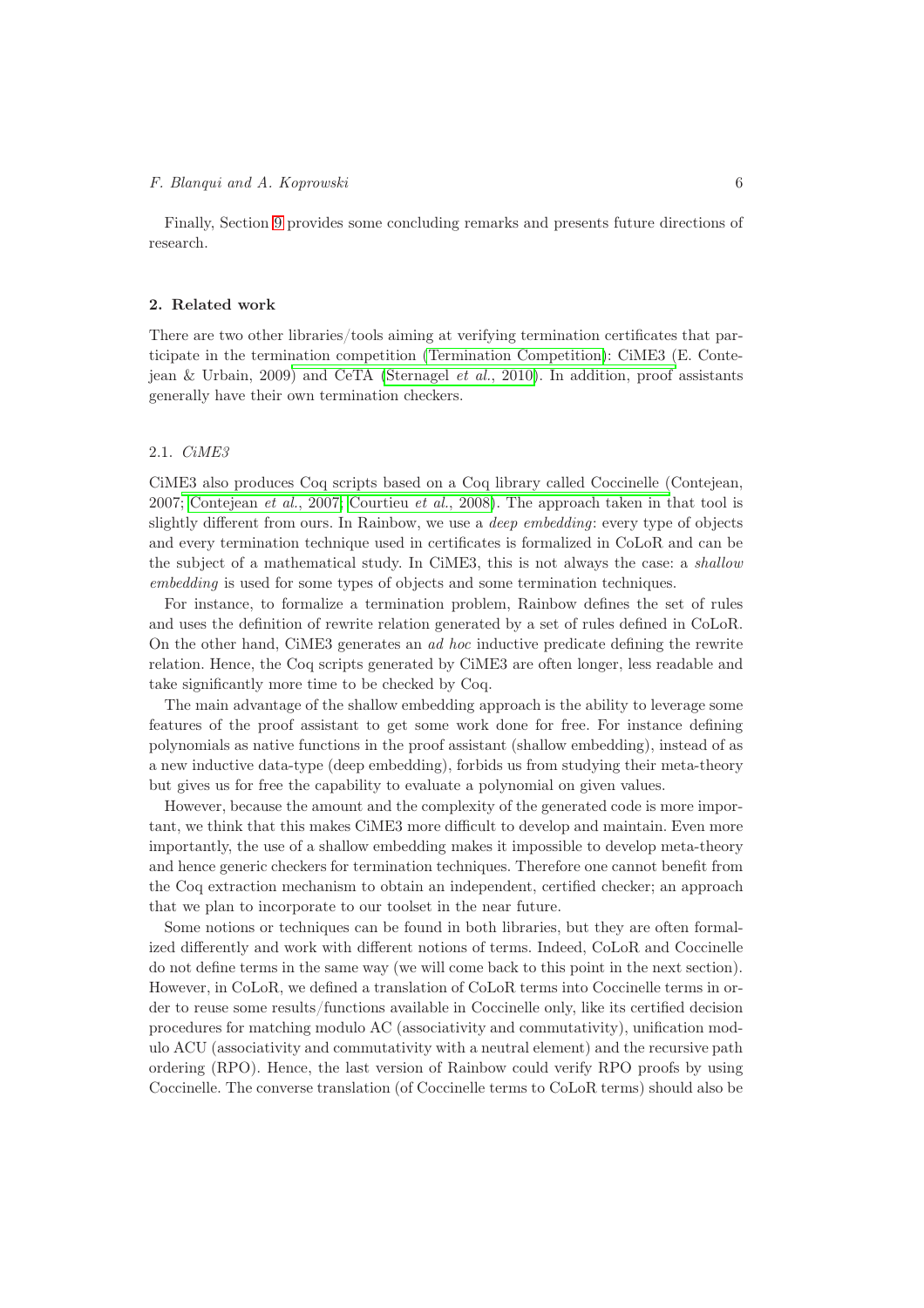possible, although slightly more complicated, as it would have to translate a Coccinelle term to an *optional* CoLoR term, checking term well-formedness in the process.

### 2.2. *CeTA*

CeTA is a Haskell [\(Peyton-Jones, 2003\)](#page-30-15) program (there is also an OCaml version (Leroy *et al.*, 2010[\)\) extracted](#page-30-16) [\(Berghofer & Nipkow, 2002;](#page-27-6) [Haftmann & Nipkow, 2010\)](#page-29-9) from a library called IsaFoR [\(Sternagel & Thiemann, 2009;](#page-30-17) [Sternagel & Thiemann, 2010\)](#page-30-18) developed in the proof assistant Isabelle/HOL [\(Nipkow](#page-30-19) *et al.*, 2002). Hence, it also uses a full deep embedding approach and is naturally faster than CiME3 and the current non-extracted version of Rainbow.

IsaFoR now includes most techniques previously formalized in CoLoR and Coccinelle and some new important ones (most notably the subterm criterion and usable rules) that greatly increase the number of termination proofs that can be verified. Apart from termination techniques, also parsing of termination certificates is formalized in IsaFoR, so that extraction gives a complete, stand-alone tool for checking termination proofs. IsaFoR is now nearly 40,000 lines of Isabelle/HOL.

At the moment, CeTA is the best termination certificate verifier: at the time of writing, it can successfully verify 1432 certificates over 1536 found by TTT2 (Korp *et al.*[, 2009\)](#page-29-10) on 2132 termination problems, hence it is capable of certifying 93% of TTT2 proofs.

The main difference between IsaFoR on the one hand, and Coccinelle and CoLoR on the other hand, is therefore the language and the axioms used to define objects and properties. In IsaFoR, it is a ML-like [\(Harper](#page-29-11) *et al.*, 1986) simply typed lambda-calculus with (implicitly universally quantified) type variables and inductive predicates, while in Coccinelle and CoLoR, the language used is the calculus of inductive constructions [\(Coquand & Paulin-Mohring, 1988;](#page-28-4) [Werner, 1994\)](#page-30-3) featuring fully polymorphic and dependent types. Moreover, in IsaFoR, the (higher-order) logic imposed by the system is *classical*, while in Coccinelle and CoLoR it is *intuitionistic*. It is however possible, and sometimes necessary, to use in Coq the excluded middle (we will come back to this point later). Hence, in IsaFoR, termination is defined as the absence of infinite sequences of rewrite steps, while in Coccinelle and CoLoR, termination is defined as a constructive inductive predicate called accessibility (more on that in Section [3.7\)](#page-14-0). Since most of the correctness proofs of termination techniques that one can find in the literature are classical, their adaptation to a constructive setting is an interesting endeavour. We leave for future work a more detailed comparison of the two approaches.

### 2.3. *Proof assistants*

Proof assistants such as Coq or Isabelle/HOL include their own automated termination provers but these provers are implemented as internal tools working on the internal representation of the proof assistant language and, unfortunately, currently can not be used outside these proof assistants.

Coq has its own termination prover developed by Bruno Barras and based on (Giménez, 1994) that essentially checks that recursive call arguments are "structurally smaller" (Co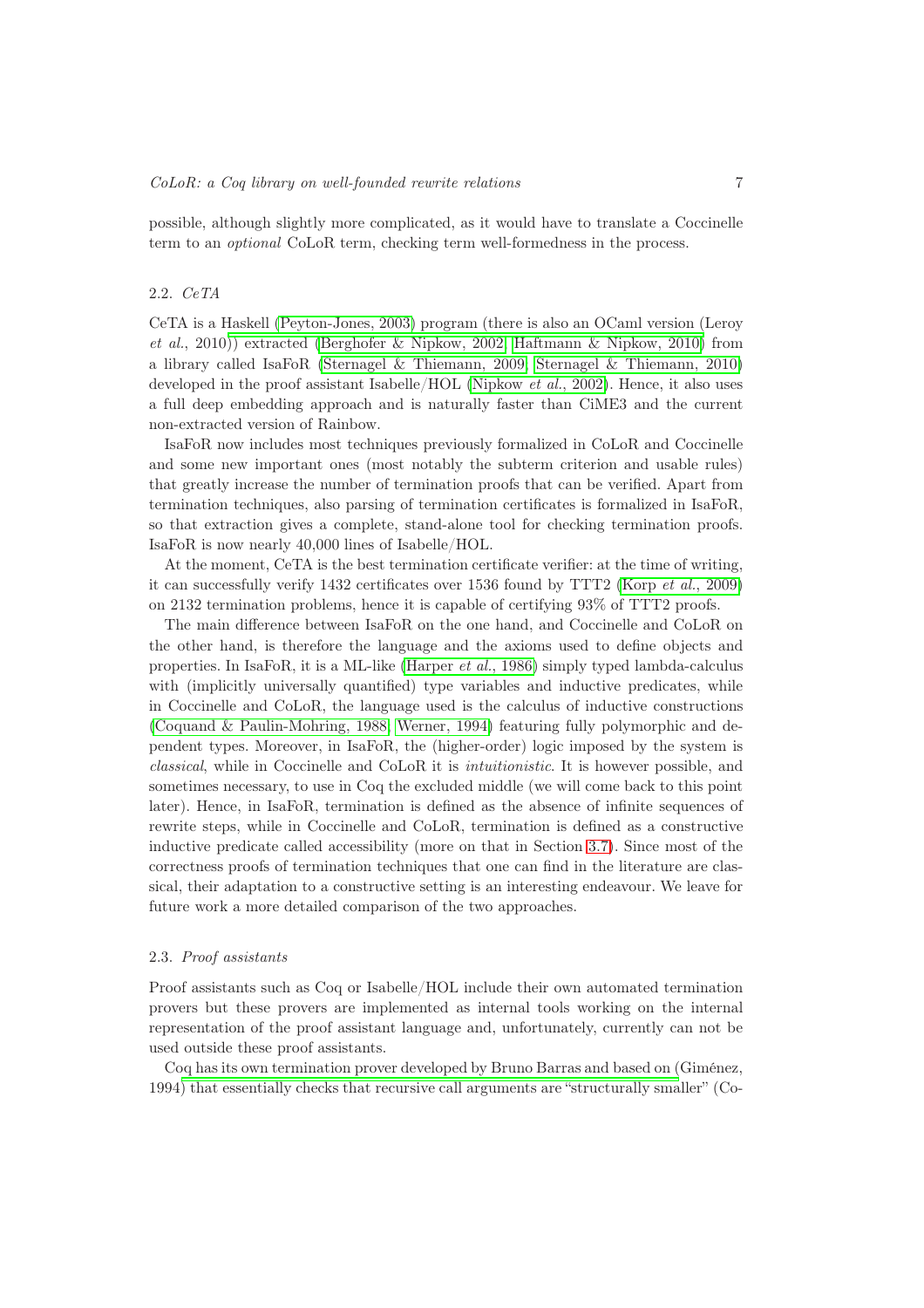quand, 1992) modulo some possible reductions. Coq also provides the Function command [\(Balaa & Bertot, 2000;](#page-27-7) [Barthe](#page-27-8) *et al.*, 2006) and the more recent Program extension [\(Sozeau, 2007\)](#page-30-20), both of which allow one to define a function with non-structurally decreasing arguments in recursive calls, provided that one can prove that all recursive call arguments are strictly decreasing in some well-founded relation.

Isabelle/HOL has its own automated termination provers that internally generate Isabelle/HOL termination proofs [\(Bulwahn](#page-28-20) *et al.*, 2007; [Krauss, 2007\)](#page-29-12).

Since those embedded termination provers are necessarily limited, proof assistants would greatly benefit from the certification of termination proofs allowed by CeTA, CiME3 and Rainbow.

# <span id="page-8-0"></span>3. Terms and rewrite relations

In this section, we explain how terms and rewriting concepts are formalized in CoLoR. We encourage the reader to consult the actual sources of CoLoR for a more in-depth understanding of the presented notions. The sources are available for download and for online browsing (with proofs omitted) at:

# <http://color.inria.fr/>.

CoLoR provides various notions of terms: strings, first-order terms with symbols of fixed arity (simply called algebraic in the following), first-order terms with varyadic symbols (a varyadic symbol can be applied to any number of arguments; this is often used when a symbol is associative and commutative), and simply typed lambda terms [\(Koprowski, 2009\)](#page-29-6). The files about strings are prefixed by S, those about varyadic terms are prefixed by V, and those about algebraic terms are prefixed by A.

In this paper, we will only consider algebraic terms (directory Term/WithArity).

### 3.1. *Signatures*

Algebraic terms are inductively defined from a signature (module ASignature defined in file ASignature.v) defining the set of symbols, the arity of each symbol, a boolean function saying if two symbols are equal or not, and a proof that this function is correct and complete wrt Coq default (Leibniz) equality predicate:

```
Record Signature : Type := mkSignature {
  symbol :> Type;
  arity : symbol -> nat;
  beq_symb : symbol -> symbol -> bool;
 beq_symb_ok : forall x y, beq_symb x y = true \iff x = y }.
```
Note that we declare the record field selection function symbol: Signature -> Type as an implicit coercion (keyword :  $\geq$ ) [\(Saïbi, 1997\)](#page-30-21) so that a signature can always be given as argument to a function waiting for a Type, the Coq system adding the necessary calls to symbol wherever necessary.

Another solution would be to make symbol a parameter of a signature. It would add yet another argument to functions and lemmas using a signature, but this argument can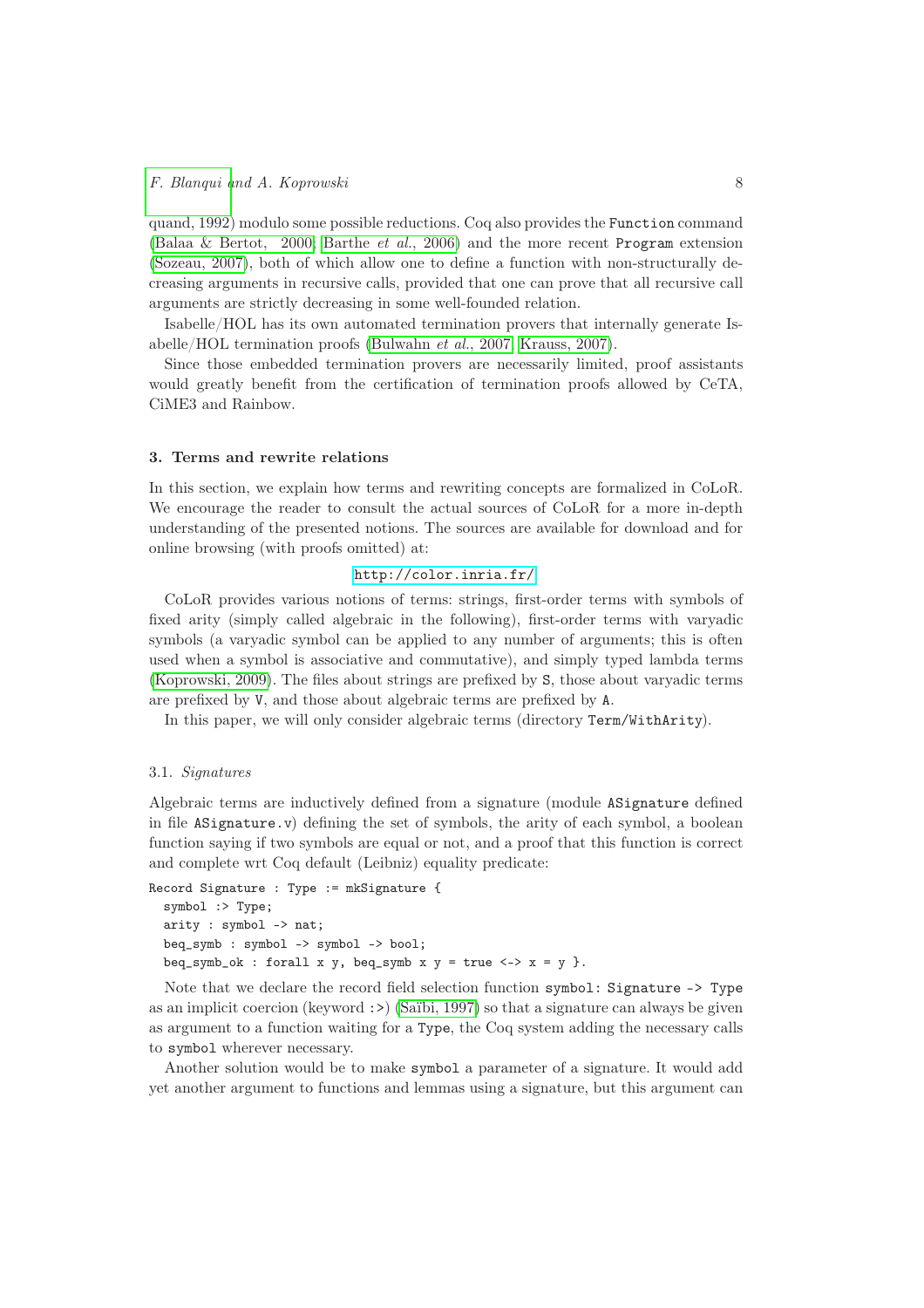be inferred by the Coq system and the extracted OCaml code would be cleaner and easier to use (no Obj.magic). It would also allow us to use the new Coq feature of type classes [\(Sozeau, 2008\)](#page-30-22). We leave for future work such an experimentation.

At the beginning, we were using a single lemma stating the decidability of equality on the set of symbols:

eq\_dec: forall x y,  $\{x=y\}+\{x=y\}$ ,

where  ${A}$  +  ${B}$  is the standard Coq notation for disjunction between A and B (the difference with the disjunction notation  $A \setminus B$  having to do with extraction). Separating into a computational function (beq\_symb) and a proof of its correctness (beq\_symb\_ok), as used, for instance, in the Ssreflect library [\(Gonthier & Mahboubi, 2009\)](#page-29-13), improved the time spent by Coq for checking scripts generated by Rainbow by 9% on average. This can be explained by the fact that terms are smaller and fewer conversion tests are required.

# 3.2. *Vectors and equality*

For defining terms, we use the Coq module Bvector<sup>[†](#page-9-0)</sup> of the standard library which defines the type of vectors (also called arrays or dependent lists) with elements of type A:

Inductive vector : nat  $\rightarrow$  Type :=

| Vnil : vector 0

| Vcons : forall (a:A) (n:nat), vector n -> vector (S n).

But the Coq standard library provides almost no functions and theorems about vectors. We therefore had to develop an important library on vectors (directory Util/Vector and, in particular, the module VecUtil). To our knowledge, this is the most developed library on vectors (more than 3,000 lines of Coq).

A simple yet important function that we need sometimes to use for fulfilling some type constraints is the following explicit type casting function which, given a vector of size m (vec is an abbreviation for vector A) and a proof that m=n, returns a vector of size n:

Fixpoint Vcast m  $(v : vec m) n (mn : m = n) : vec n := ...$ 

This function is of course nothing but the identity from a computational point of view, but it allows one to see a vector of size m as a vector of size n whenever m and n are provably equal. It is currently defined as a recursive function breaking up and building back the vector. But it is also possible to define it as the identity (experimentation done by Pierre-Yves Strub but not integrated in CoLoR yet). It is needed in some theorems which would not be typable otherwise, such as:

```
Lemma Vapp_nil : forall n (v : vec n) (w : vec 0),
 Vapp v w = Vcast v (plus_n_0 n).
```
since Vapp  $\bf{v}$  w is of type  $\bf{n}$ +0 which is not computationally but only inductively equivalent to n, because the addition is defined by induction on its first argument. Indeed, in Coq, equality is defined as follows:

Inductive eq  $(A:Type)$   $(x:A) : A \rightarrow Prop := ref1\_equal : eq A x x$ .

<span id="page-9-0"></span>† The "B" is there for historical reasons, as this library started as a library of vectors over booleans.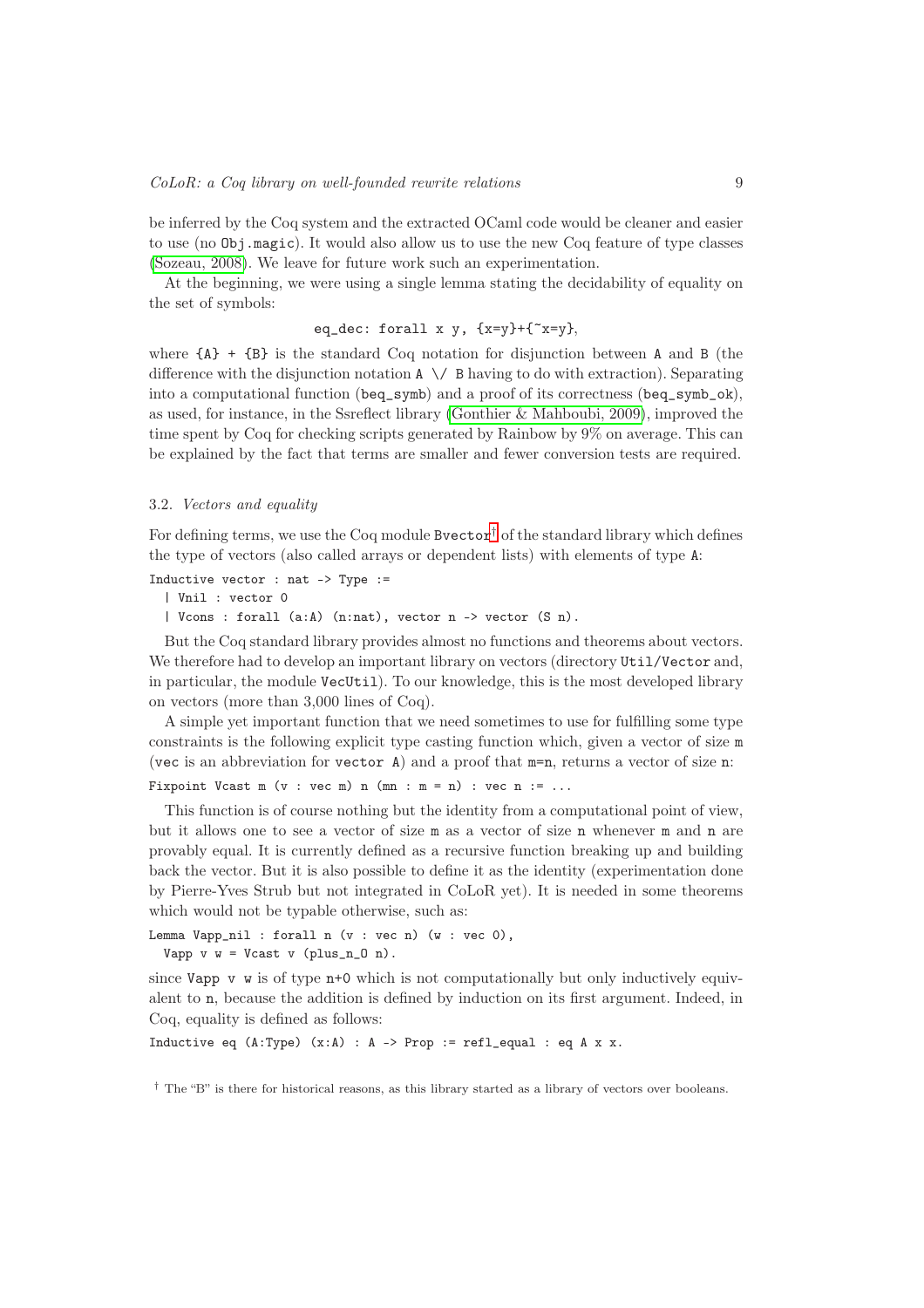It is possible to avoid these explicit casts by instead using Conor McBride's inductive definition of equality [\(McBride, 1999\)](#page-30-23) which, to some extent, allows both members of the equality to have distinct types:

Inductive JMeq  $(A:Type)$   $(x:A)$  : forall B:Type, B -> Prop := JMeq\_refl : JMeq x x.

But, for eliminating such an equality, both types must be computationally equivalent. So, we prefered to stick with the standard equality of Coq, especially since tactics available in Coq are better suited for reasoning about it.

Note also that, in some cases, we need to use the identity of equality proofs (forall h1 h2 : n=m, h1 = h2) [\(Streicher, 1993\)](#page-30-24). Since the equalities that we consider are on the set nat of natural numbers on which equality is decidable, this property can be proved and no axiom is required.

We could perhaps benefit from a recent library of lemmas and tactics to reason on heterogeneous equalities [\(Hur, 2009\)](#page-29-14). But we will prefer to use an extension of Coq incorporating rewriting or decision procedures in the equivalence of types [\(Blanqui, 2005;](#page-27-1) [Blanqui](#page-28-15) *et al.*, 2008; [Strub, 2010\)](#page-30-12). Some recent experiments show that, with CoqMT  $(Strub, 2010)$ , all casts can be removed<sup> $\ddagger$ </sup>.

#### 3.3. *Terms*

Given a signature Sig, we can define the type of algebraic terms (module ATerm):

```
Notation variable := nat (only parsing).
Inductive term : Type :=
 | Var : variable -> term
  | Fun : forall f : Sig, vector term (arity f) -> term.
```
Note that variables are represented by natural numbers. It is sufficient and simpler than using an arbitrary type because such a type needs to be equipped with functions and properties for, say, defining the renaming of a term away from some finite set of variables. By using natural numbers, we directly benefit from all the functions, properties and tactics available on natural numbers.

Thanks to the strong type system of Coq, every expression of type term corresponds to an algebraic term in the mathematical sense: a symbol cannot be applied to a number of terms distinct from its arity.

Another solution would be, like it is the case in Coccinelle, to define terms as varyadic terms, together with a function for checking the well-formedness of a term that one would use whenever it is necessary:

```
Inductive term : Type :=
  | Var : variable -> term
  | Term : symbol -> list term -> term.
Fixpoint well formed (t:term) : bool := ...
```
The advantage is that various termination criteria defined in the literature for algebraic terms are in fact also valid for varyadic terms. However, when one needs to reason on

<span id="page-10-0"></span>‡ See <http://git.strub.nu/git/coqmt/tree/test-suite/dp/dlist.v>.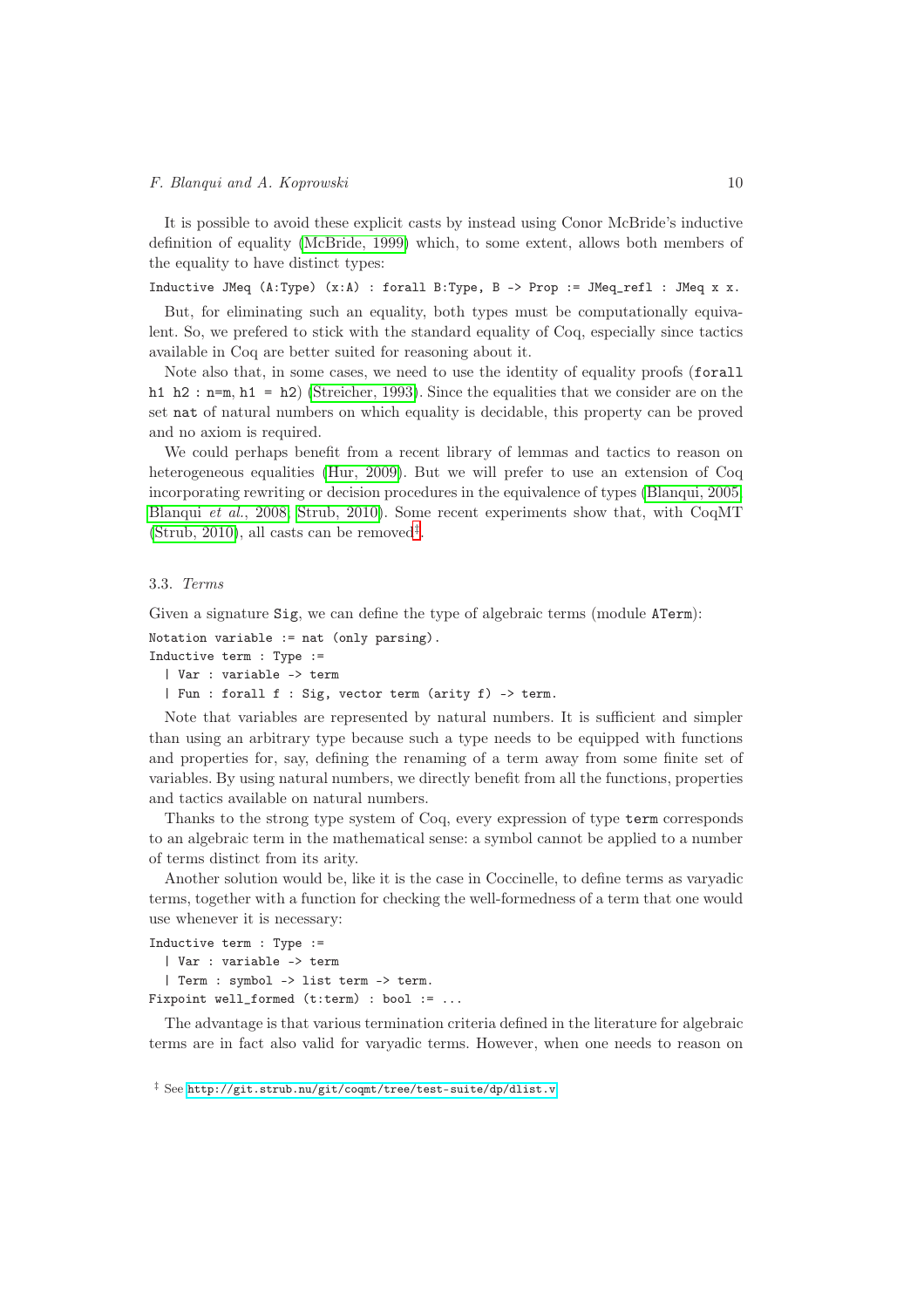well-formed terms, it is much more convenient to use an inductive definition that provides these conditions for free. We will see such an example with polynomial interpretations (Section [7\)](#page-21-0) which is a technique that naturally requires well-formed terms, since every symbol of arity  $n$  must be associated to a polynomial with  $n$  variables.

Since algebraic terms can easily be translated into varyadic terms, every termination criterion developed for varyadic terms can be easily applied on algebraic terms. Hence, by using a translation from CoLoR algebraic terms to Coccinelle varyadic terms (module Coccinelle), we could enable Rainbow to verify certificates for RPO by reusing the efficient decision procedure for RPO developed in Coccinelle.

It is certainly possible to define a translation the other way around and, for CiME3, to reuse results formalized in CoLoR on algebraic terms. As remarked before, such a translation would transform a Coccinelle term into an *optional* CoLoR term, while checking term well-formedness along the way.

3.3.1. *Remarks on recursive definitions in Coq.* The induction principle automatically generated by Coq for the type term is too weak since vector term (arity f) or list term are not seen as recursive arguments. We therefore need to redefine it by hand.

Because of the limitation of Coq termination checker, it is not possible to define the induction principle (and many other functions on terms) with two mutually recursive definitions, one on terms and another one on vectors of terms, as follows (H1, H2, . . . are the induction hypotheses):

```
Fixpoint term_rect t : P t :=
 match t as t return P t with
    | Var x => H1 x
    | Fun f v \Rightarrow H2 f (terms_rect (arity f) v)
  end
with terms_rect n (v : terms n) : Q v :=match v as v return Q v with
    | Vnil \Rightarrow H3
    | Vcons t' n' v' => H4 (term rect t') (terms rect n' v')
  end.
  Instead, we have to use a nested fixpoint:
```

```
Fixpoint term_rect t : P t :=
 match t as t return P t with
    | Var x => H1 x| Fun f v =let fix terms_rect n (v : terms n) : Q v :=match v as v return Q v with
          | Vnil \Rightarrow H3
          | Vcons t' n' v' => H4 (term_rect t') (terms_rect n' v')
        end in H2 f (terms_rect (arity f) v)
```
end.

Since inner fixpoints are anonymous, we need to duplicate its definition to give it a name and prove that both expressions are indeed equal. Finally, another disadvantage is that definition unfolding creates big terms.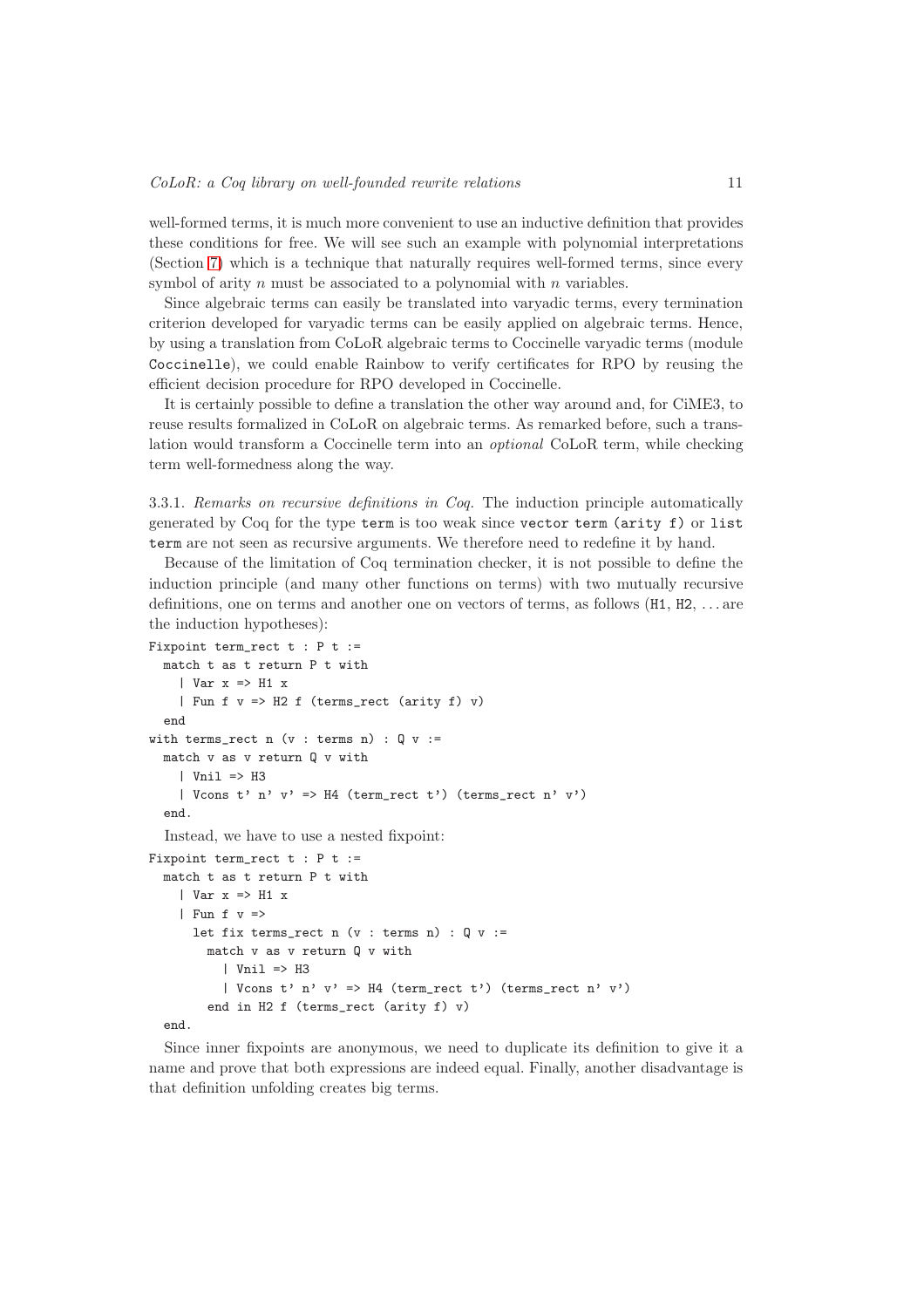#### 3.4. *Contexts*

Contexts are defined as terms with a *unique* hole in a similar way (module AContext):

```
Notation terms := (vector term).
Inductive context : Type :=
  | Hole : context
  | Cont : forall (f : Sig) (i j : nat), i + S j = arity f ->
    terms i -> context -> terms j -> context.
Fixpoint fill (c : context) (t : term) : term := ...
```
Thanks to the use of dependent types, contexts are well-formed by construction and replacing a hole by some term always leads to a well-formed term.

As the reader may already have remarked in the previous declarations which are directly taken from the CoLoR files, Coq offers a mechanism for automatically inferring, to some extent, the missing arguments and types. This is a very important feature, especially with polymorphic and dependent types, that are heavily used in CoLoR. For instance, for a context, it is sufficient to write (Cont h ti c tj) where h is of type i+Sj=arity f. Then, Coq can infer that this is in fact (Cont Sig f i j h ti c tj).

#### <span id="page-12-0"></span>3.5. *Interpretations and substitutions*

We now come to the interpretation of terms into some non-empty domain  $D$  given an interpretation function  $I_f: D^n \to D$  for each function symbol f of arity n (module AInterpretation). This gives D a structure of a  $\Sigma$ -algebra where  $\Sigma$  is the signature.

```
Definition naryFunction A B n := vector A n -> B.
Definition naryFunction1 A := naryFunction A A.
Record interpretation : Type := mkInterpretation {
 domain :> Type;
  some_elt : domain;
 fint : forall f : Sig, naryFunction1 domain (arity f) }.
```
where domain is the domain D and fint corresponds to the family of functions  $I_f$ . Given a valuation  $\rho : \mathcal{X} \to D$  for the variables of t (valuation), the interpretation of a term t, written  $\llbracket t \rrbracket \rho$  (term\_int t valuation), is the recursive application of the interpretation functions  $I_f$ :

```
Variable I : interpretation.
Definition valuation := variable -> (domain I).
Variable xint : valuation.
Fixpoint term_int t :=
 match t with
    | Var x => xint x
    | Fun f ts => fint I f (Vmap term_int ts)
  end.
```
A substitution is then nothing but an interpretation on the domain of terms by taking  $I_f(t_1,\ldots,t_n) = f(t_1,\ldots,t_n).$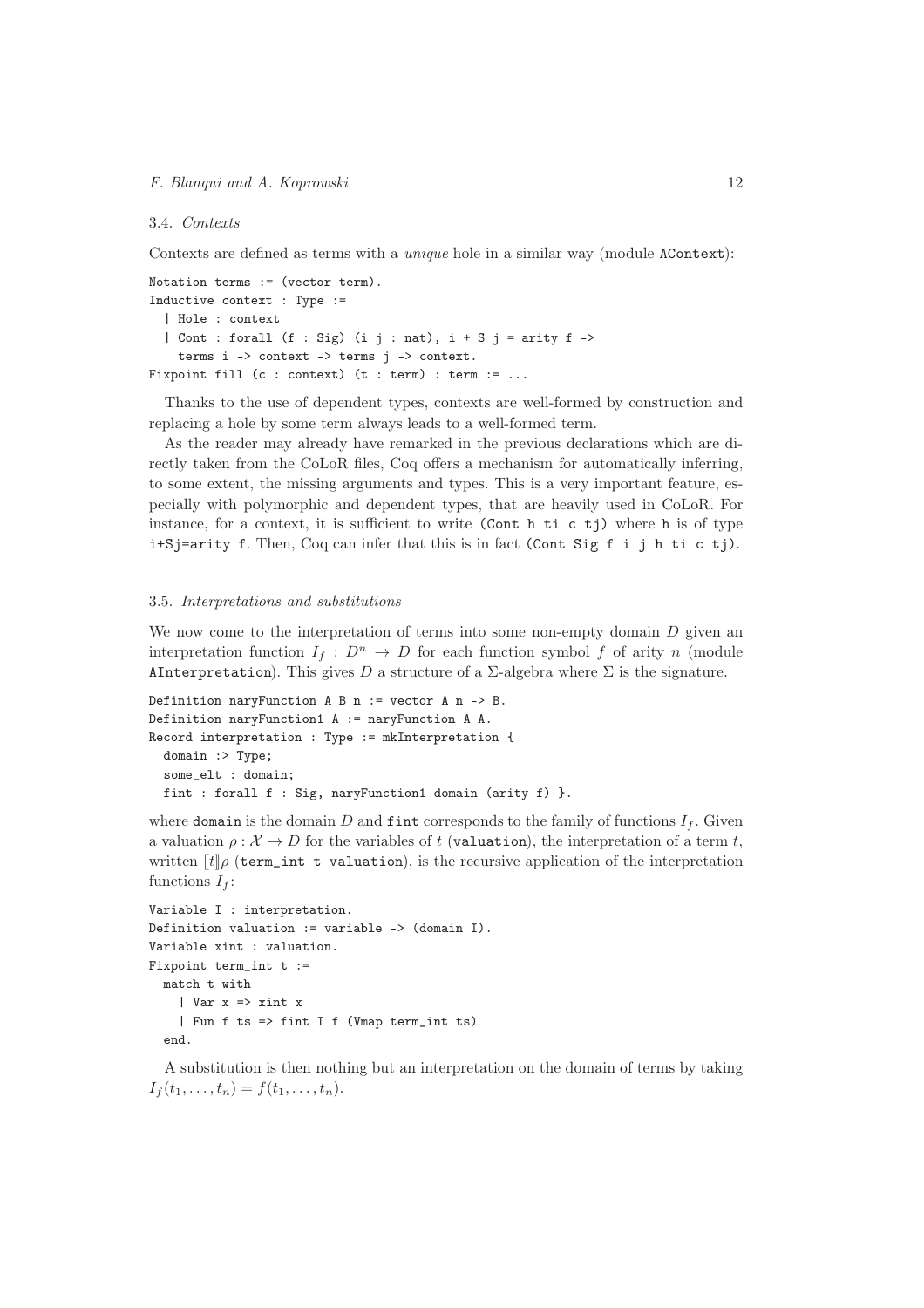*CoLoR: a Coq library on well-founded rewrite relations* 13

```
Definition I0 := mkInterpretation (Var 0) (@Fun Sig).
Definition substitution := valuation I0.
Definition sub : substitution -> term -> term := @term_int Sig I0.
```
Interpretations play an important role in termination. Indeed, given an interpretation I and a relation  $>$  on the domain D of I, the relation  $>$ <sub>I</sub> on terms such that  $t >_I u$ if  $[t]\rho > [u]\rho$  for all valuation  $\rho : \mathcal{X} \to D$  for the variables of t and u, is well-founded when  $>$  is well-founded [\(Manna & Ness, 1970\)](#page-30-25). The relation  $>$ <sub>I</sub> is always stable under substitutions and it is stable under contexts if the functions  $I_f$  are monotone wrt  $>$ in every argument (module AWFMInterpretation). We will come back to this point in Section [6.](#page-19-0)

Before that, we define some basic properties of relations on terms (module ARelation): Definition preserve\_vars := forall t u, R t u -> incl (vars u) (vars t). Definition substitution\_closed :=

```
forall t1 t2 s, R t1 t2 -> R (sub s t1) (sub s t2).
Definition context_closed :=
```
forall t1 t2 c, R t1 t2 -> R (fill c t1) (fill c t2). Definition rewrite\_ordering := substitution\_closed /\ context\_closed.

where vars is the set of variables of a term (module AVariables), modeled using FSets: the standard finite sets library of Coq.

#### 3.6. *Rewriting*

Having defined the notions of context and substitutions, we can now define rewriting (module ATrs). Rewrite relations are defined from sets of rules, a rule simply being a pair of terms:

Record rule : Type := mkRule { lhs : term; rhs : term }.

For a system to terminate, it is necessary that the left-hand side is not a variable and that all the variables occurring in the right-hand side also occur in the left handside. These conditions are not required at this stage but will be part of the termination conditions to check.

The standard rewrite relation generated from a list R of rewrite rules is then defined as follows:

```
Definition red u v := exists l r c s,
```
In (mkRule 1 r) R  $\wedge$  u = fill c (sub s 1)  $\wedge$  v = fill c (sub s r).

We have red : term -> term -> Prop, so red is a relation on terms. We have a reduction step red u v, usually written as  $u \rightarrow_R v$ , whenever there exist a term l, a term r, a context C and a substitution  $\sigma$  such that  $l \to r \in R$ ,  $u = C[l\sigma]$  and  $v = C[r\sigma]$ .

The transformations done by modern termination techniques in fact lead to more complex relations. First, rewriting can occur at the top of a term only or, conversely, never at the top:

```
Definition hd\_red u v := exists l r s,
```
In (mkRule  $l$  r) R  $\wedge$  u = sub s  $l$   $\wedge$  v = sub s r.

Definition int\_red u v := exists l r c s, c<>Hole /\

In (mkRule l r) R  $\wedge$  u = fill c (sub s l)  $\wedge$  v = fill c (sub s r).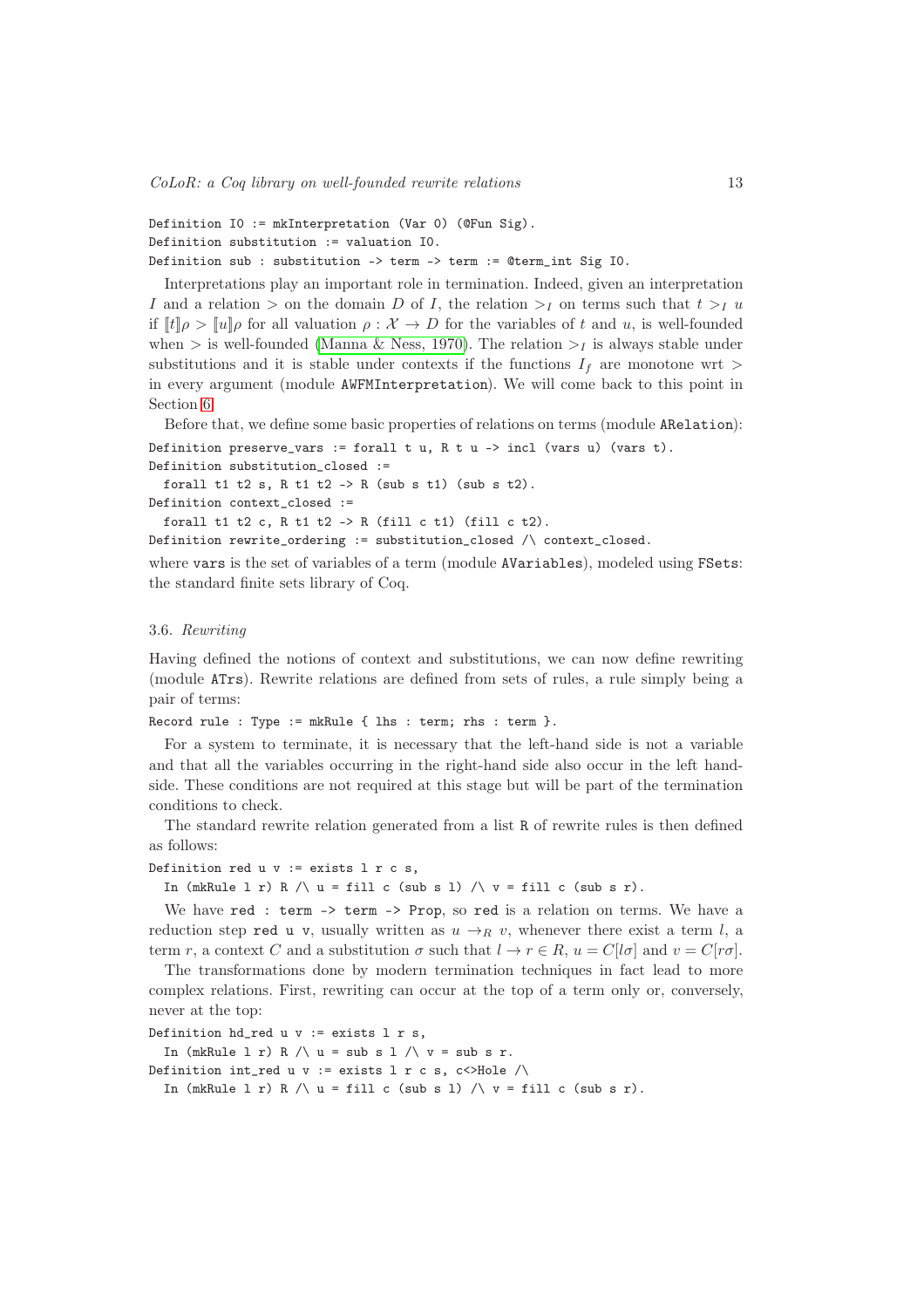And one may consider (top) rewriting modulo some other relation:

```
Definition red_mod := red E # @ red R.
Definition hd_red_Mod := S @ hd_red R.
Definition hd_red_mod := red E \# Q hd_red R.
```
where @ denotes the composition of two relations, and # the reflexive and transitive closure of a relation (module RelUtil).

# <span id="page-14-0"></span>3.7. *Termination*

We now come to the definition of termination itself. In the introduction, we defined it as the absence of infinite rewrite sequences (chains), as it is often defined in the literature.

An alternative definition is based on the notion of well-foundedness: a relation  $R$  is well-founded on a class  $X$  if every non-empty subset of  $X$  has a minimal element with respect to R.

The two definitions are equivalent in classical logic under the Axiom of Choice.

The interesting aspect of the second definition is that it provides an induction principle that is a particular case of transfinite induction: given a relation  $S$  that is well-founded on X, a property P holds for all the elements of X if, for all  $x, y \in X$ ,  $P(x)$  holds whenever  $P(y)$  holds for all y such that  $ySx$ .

Such a generic induction principle, with  $P$  as a parameter, is defined in the Coq standard library (module Wellfounded). Because its use requires to write rewrite steps the other way around  $(y_R \leftarrow x$  instead of  $x \rightarrow_R y$ , in CoLoR, as it is traditional in rewriting theory, we prefer to use the following dual definition (module SN):

Inductive SN  $x$  : Prop := SN\_intro : (forall  $y$ , R  $x$   $y$  -> SN  $y$ ) -> SN  $x$ . Definition  $WF :=$  forall x, SN x.

However, we provide lemmas to go from the CoLoR representation to the Coq representation:

Lemma WF\_transp\_wf : WF (transp R) -> well\_founded R. Lemma wf\_transp\_WF : well\_founded (transp R) -> WF R.

where transp is a transposition of a relation: transp  $R \times v = R v x$ .

Well-founded relations can also be used to define functions recursively. In Coq, the wellfoundedness proof itself can be used as an extra-argument to make explicit the decrease of the arguments in the recursive calls.

Hence, CoLoR can also be seen as a toolbox for defining functions by well-founded induction and proving the totality of such functions. Indeed, CoLoR provides various results on the theory of arbitrary (well-founded) relations (and not only rewrite relations) like, for instance, the multiset extension of a relation (directory Util/Multiset) and some general results on the union and composition of well-founded relations (directory Util/Relation).

Finally, we formalized the relations between the two definitions of termination.

When a relation is finitely branching (the set of successors is always finite, although not necessarily bounded), we proved that the existence of an infinite chain implies that the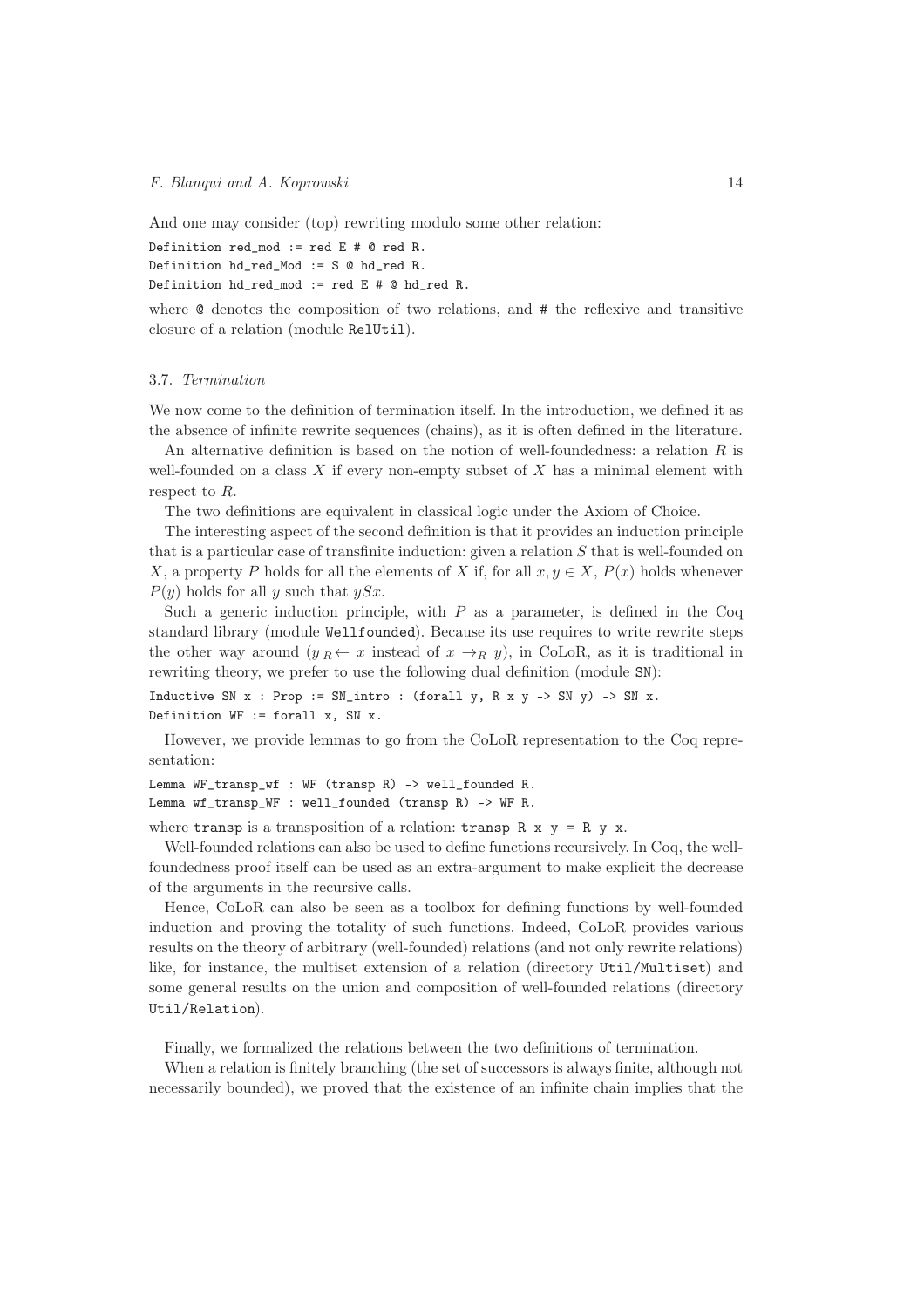relation is not well-founded (module IS\_NotSN). Proving this implication for non-finitelybranching relations would require to develop some general theory of ordinals. However, we proved that a rewrite relation generated from a set of rules is finitely branching whenever the set of rules is finite (module AReduct).

For proving the converse, that is, that there is an infinite chain if the relation is not well-founded (module NotSN\_IS), as already mentioned, we need to use the Axiom of Excluded Middle and the Axiom of (Dependent) Choice:

```
Definition IS R f := forall i, R (f i) (f (S i)).
Definition classic_left_total R := forall x, exists y, R \times y.
Axiom dep_choice : forall (B : Type) (b : B) (R : relation B),
  classic_left_total R -> exists f, IS R f.
```
where IS stands for infinite-sequence and expresses that there is an infinite reduction in R. The dep\_choice axiom is a consequence of a more general choice axiom (*cf.* DepChoicePrf in CoLoR and ClassicalChoice in Coq standard library).

# <span id="page-15-0"></span>4. Dependency pairs

In this section, we explain the formalization and proof of a key notion of modern ter-mination techniques: the notion of dependency pairs (Arts & [Giesl, 2000;](#page-27-9) Hirokawa & Middeldorp, 2005; Giesl *et al.*[, 2006\)](#page-29-15).

We call a function symbol f *defined* if there is a rule which left-hand side is headed by f; otherwise it is a *constructor*. Further denote by  $\xrightarrow{\varepsilon}$  (resp.  $\geq \xi$ ) rewriting at the top (resp. below the top); defined in Coq as hd\_red (resp. int\_red).

Let  $R$  be a set of rewrite rules, and assume that the rewrite relation generated by R does not terminate. Let  $\mathcal{T}_{\infty}$  be the (non-empty) set of non-terminating terms whose subterms are all terminating. Then, for all  $t \in \mathcal{T}_{\infty}$ , there is a rule  $l \to r \in R$  and a subterm s of r headed by a defined symbol that is not a strict subterm of  $l$  (Dershowitz, 2004[\), and such that](#page-28-21)  $t \geq \xi_R^*$   $l\sigma \stackrel{\varepsilon}{\rightarrow}_R r\sigma \geq s\sigma \in \mathcal{T}_{\infty}$ .

The pairs  $l \to s$  such that  $l \to r \in R$  and s is a subterm of r headed by a defined symbol that is not a strict subterm of l are called the *dependency pairs* of R, and the relation  $\geq \xi \frac{1}{R} \stackrel{\epsilon}{\to} R$  (relation composition is written by juxtaposition) is called a *chain* (module ADP):

```
Fixpoint mkdp (S : rules) : rules :=
 match S with
    | nil => nil
    | a :: S' \implies let (1, r) := a inmap (mkRule l) (filter (negb_subterm l) (calls R r)) ++ mkdp S'
  end.
Definition dp := mkdp R.
```

```
Definition chain := int_red R # @ hd_red dp.
```
where  $++$  (concatenation), map and filter are usual functions of the Coq standard library on lists, negb\_subterm l says if a term is not a subterm of l (negb standing for negation on the bool type, as opposed to not on Prop), and calls  $R$  r gives the list of subterms of r which are headed by a symbol defined by a rule of R.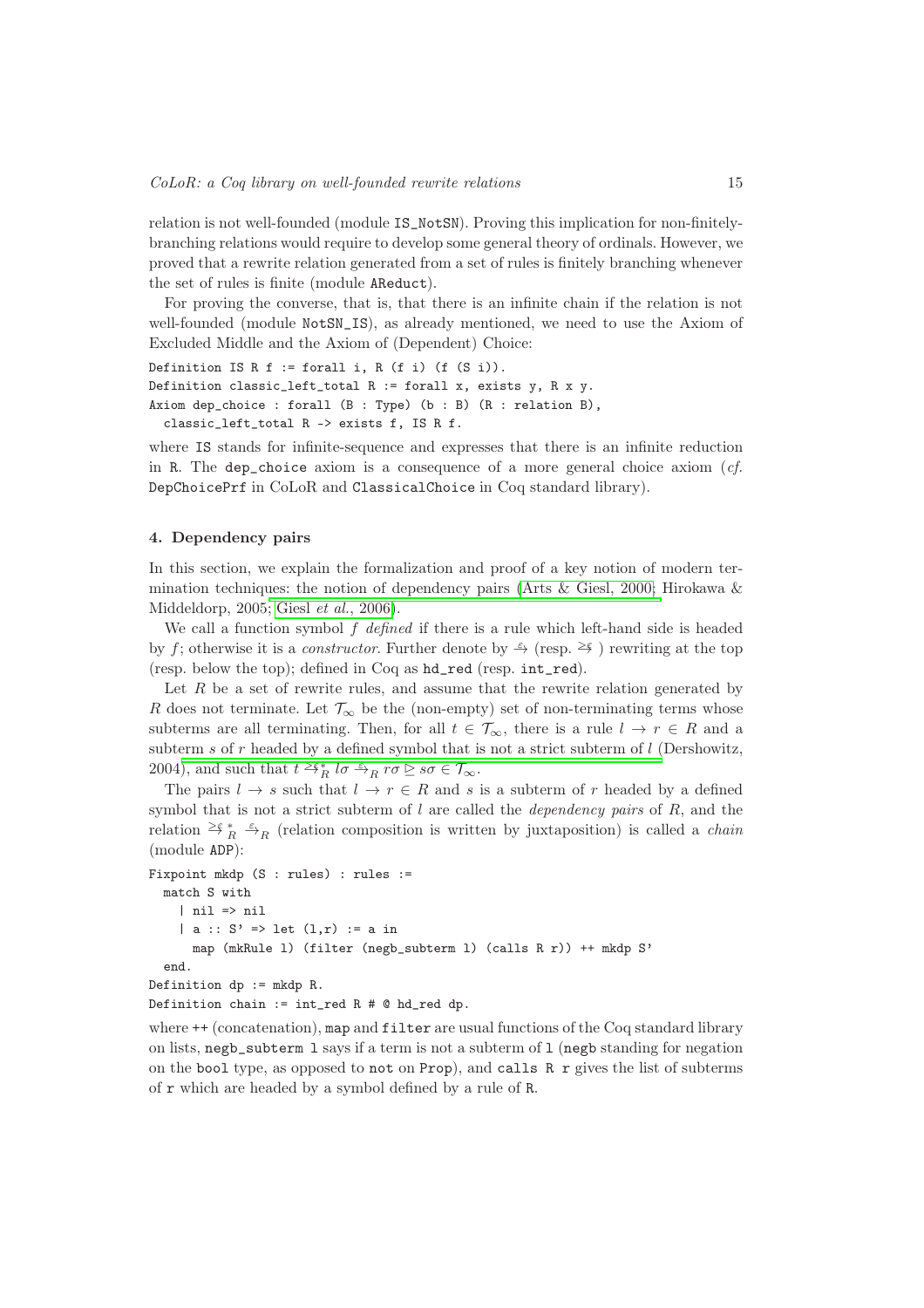In the literature, dependency pairs are generally expressed in the extended signature  $\Sigma = \Sigma \cup \{f^{\sharp} \mid f \in \Sigma\}$  by replacing in both sides of a dependency pair the top symbol by their  $\sharp$  version. As a consequence,  $\geq \xi_R$  can be replaced by  $\to_R$  since no rule of R can be applied at the top of a term of the form  $f^{\sharp}(t_1,\ldots,t_n)$ . This transformation is also formalized in CoLoR in the module ADuplicateSymb.

Then, the main theorem of dependency pairs says (module ADP):

Variable hyp1 : forallb (@is\_notvar\_lhs Sig) R = true. Variable hyp2 : rules\_preserve\_vars R. Lemma WF\_chain : WF chain -> WF (red R).

As just explained, the classical proof consists of assuming an infinite sequence of R steps and showing that one can build an infinite sequence of chain steps. But a direct constructive proof can be given by well-founded induction on chain. As shown in [\(Blanqui, 2006\)](#page-27-10), the proof technique is the same as the one based on Tait and Girard computability/reducibility predicates [\(Girard](#page-29-16) *et al.*, 1988) for proving the termination of  $\beta$ -reduction, the correctness of the notion of computability closure [\(Blanqui, 2007\)](#page-27-11), or the termination of the higher-order recursive path ordering [\(Jouannaud & Rubio, 1999\)](#page-29-17).

First, we proceed by well-founded induction on chain. Second, we prove that every term  $t$  terminates by induction on  $t$  and well-founded induction on the terminating subterms of t. If t is a variable, then it follows from the assumption hyp1 that no rule lefthand side is a variable (module ASN). Otherwise, by definition of termination, it suffices to prove that every reduct of  $t$  terminates. If the reduction does not occur at the top, then the conclusion follows from the induction hypotheses. Otherwise, there is a rule  $l \to r$  and a substitution  $\sigma$  such that  $t = l\sigma$  and the reduct is  $r\sigma$ . Then, we can conclude by proving the following two lemmas:

- 1 Every subterm of  $r\sigma$  headed by a defined symbol terminates, either because it is a strict subterm of  $l\sigma$ , or because it is a chain reduct. In both cases, we can conclude by induction hypothesis.
- 2 We have  $r\sigma = s\theta$  where s is the constructor term obtained from  $r\sigma$  by replacing subterms headed by a defined symbol by distinct fresh variables, and  $\theta$  is the substitution mapping each one of these fresh variables to the corresponding subterms. Then, one can prove that, for all constructor terms s and terminating substitutions  $\theta$  (*i.e.*  $x\theta$ terminates for all x),  $s\theta$  terminates (module ASN).

The term s is generally called the (constructor) *cap* of  $r\sigma$ , and the substitution  $\theta$  the corresponding *alien* substitution of t. The cap and the alien substitution are unique up to the renaming of fresh variables used in the cap. The definitions of cap and aliens provide a nice example of higher-order, dependent and polymorphic function (module ACap). It uses an auxiliary function capa which, for every term  $t$ , computes an element of type:

Definition Cap := { $k : nat & (terms k -> term) * terms k$  }.

which is a dependent triple  $(k, f, v)$  where:

- $-k$  is the number of aliens of t (function  $nb$ <sup>\_aliens</sup>),
- f is a function which, given a vector x of k terms, returns the cap with the i-th alien replaced by the  $i$ -th term of x (function fcap),
- v is the vector of the k aliens of t (function aliens).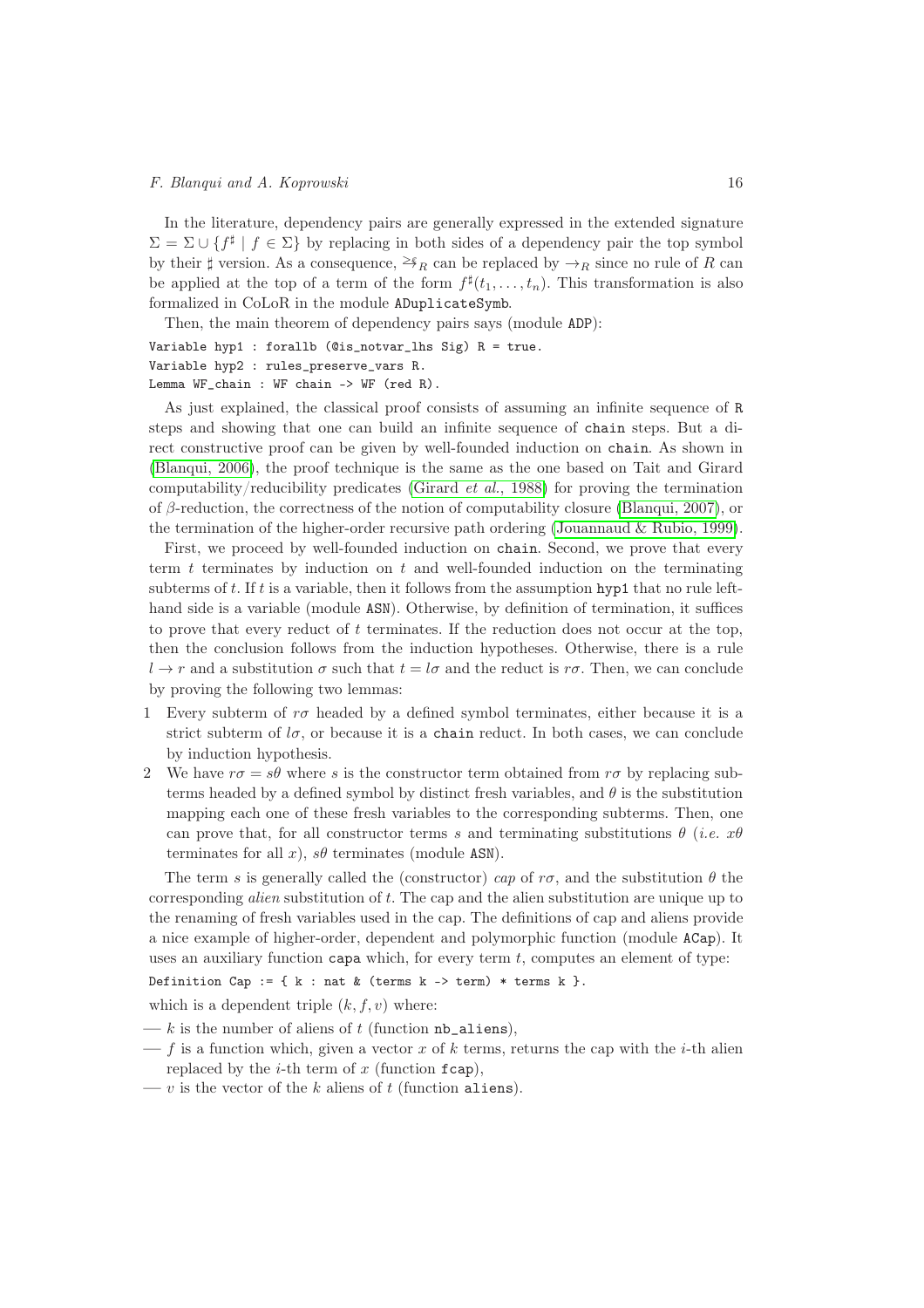The function capa is then defined as follows:

```
Fixpoint capa (t : term) : Cap :=
  match t with
    | Var x \Rightarrow mkCap (fun _ => t, Vnil)
    | Fun f ts =>
      if defined f R then
        mkCap (fun v \implies Vnth v (lt_0_Sn 0), Vcons t Vnil)
      else
        let cs := Vmap capa ts in
        mkCap (fun v => Fun f (Vmap_sum cs v), conc cs)
  end.
```
where  $mkCap$  is a function to construct term of type  $Cap, 1t_0_Sn$  is a proof that  $0 \leq S$  n for arbitrary n and conc concatenates all the aliens of a vector of caps:

```
Fixpoint conc n (cs : Caps n) : terms (sum cs) :=
 match cs as cs return terms (sum cs) with
    | Vnil => Vnil
    | Vcons c _ cs' => Vapp (aliens c) (conc cs')
  end.
```
and, given a vector cs of caps and a vector v of (sum cs) terms, Vmap\_sum breaks v in vectors which sizes are the numbers of aliens of every cap of cs, applies every fcap to the corresponding vector, and concatenates all the results:

Fixpoint Vmap\_sum n (cs : Caps n) : terms (sum cs) -> terms n := match cs as cs in vector \_ n return terms (sum cs) -> terms n with  $|$  Vnil => fun  $=$   $\ge$  Vnil | Vcons c  $\angle$  cs' => fun ts => let (hd,tl) := Vbreak ts in Vcons (fcap c hd) (Vmap\_sum cs' tl) end.

Finally, the cap and aliens are obtained as follows:

Definition cap t := match capa t with existS n  $(f, )$  => f (fresh\_for t n) end. Definition alien\_sub t := fsub (maxvar t) (aliens (capa t)).

where exists  $x \in \mathbb{R}^n$  is the single constructor of the subset type behind the notation  ${x | P}$ , fresh for t n is a vector of n variables fresh for t and fsub x0 n v is the substitution  $\{x_0 + 1 \mapsto v_1, \ldots, x_0 + n \mapsto v_n\}.$ 

#### <span id="page-17-0"></span>5. Dependency graph decomposition

The next major result of the dependency pair framework is based on the analysis of the possible sequences of function calls. This is accomplished by means of an analysis of the so-called *dependency graph*,  $\mathcal{G}(R)$ . The dependency graph is the graph where nodes are the dependency pairs of R and edges are given by the relation  $\geq^*_{R}$ : there is an edge from  $l_1 \to s_1$  to  $l_2 \to s_2$  if  $s_1\sigma_1 \geq \tilde{s}_{R}^* l_2\sigma_2$  for some substitutions  $\sigma_1$  and  $\sigma_2$ . Then, the relation  $\geq^*_{R}$   $\stackrel{\varepsilon}{\rightarrow}_R$  terminates if, for every strongly connected component C of  $\mathcal{G}(R)$ ,  $\geq^*_{C}$   $\stackrel{\varepsilon}{\rightarrow}_C$ terminates (Giesl *et al.*[, 2002\)](#page-29-18). This important result allows one to split a termination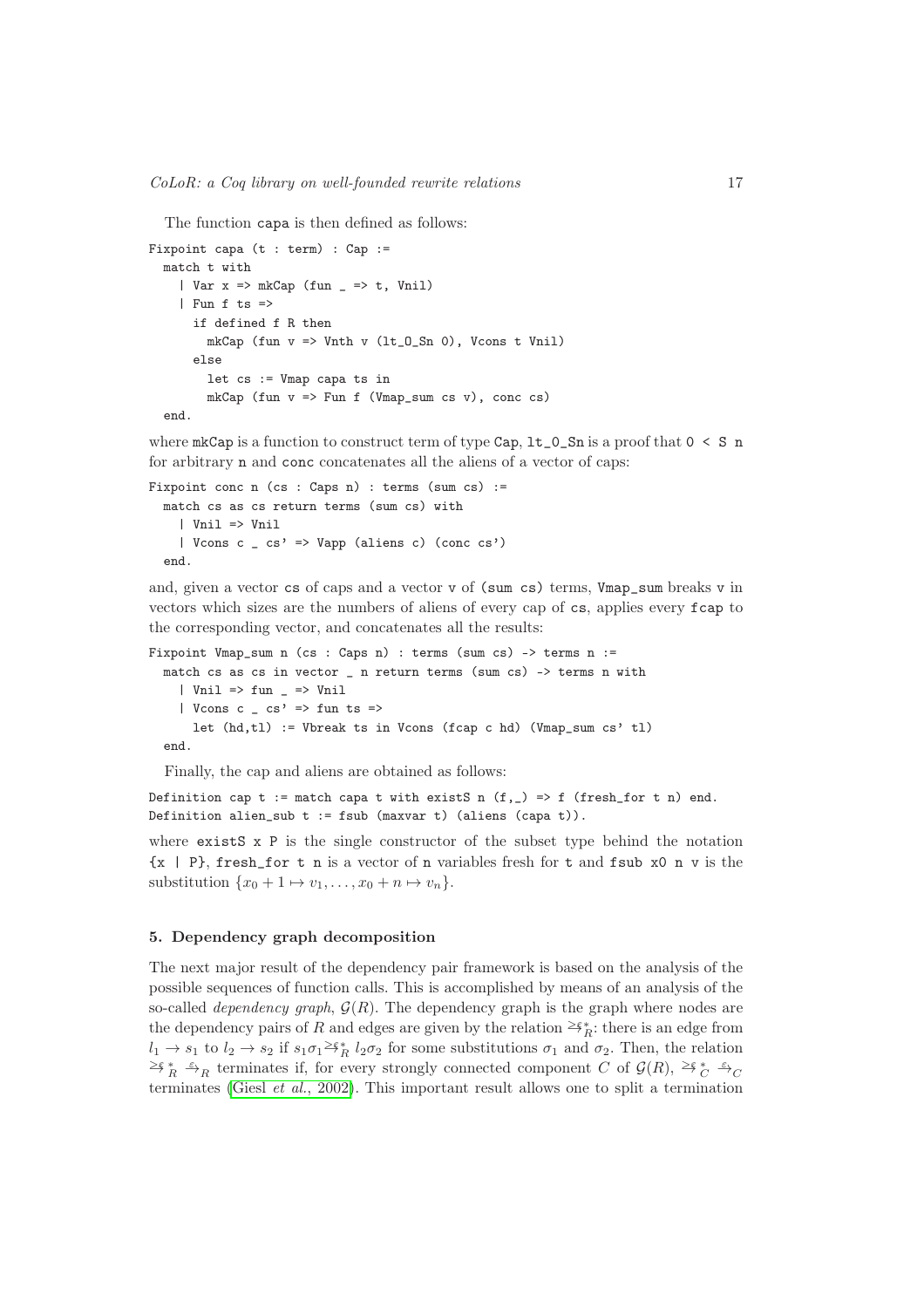problem into simpler ones that can be dealt with independently (and in parallel) using different techniques.

In CoLoR,  $\mathcal{G}(R)$  is formalized as an instance, taking (int\_red R#) for S, and (dp R) for D, of the following relation hd\_rules\_graph on rules, where shift p is the substitution mapping a variable  $x$  to the variable  $x+p$  (using a shift and a substitution is equivalent and no more difficult than using two substitutions):

```
Variable S : relation term.
Variable D : rules.
Definition hd-rules_graph a1 a2 := In a1 D \wedge In a2 D
  \land exists p, exists s, S (sub s (rhs a1)) (sub s (shift p (lhs a2))).
```
However, the graph  $\mathcal{G}(R)$  is generally not decidable. To address this problem, various decidable over-approximations have been introduced. The most common one is based on unification (module AUnif): there is an edge from  $l_1 \rightarrow s_1$  to  $l_2 \rightarrow s_2$  if RENCAP(s<sub>1</sub>) and  $l_2$  are unifiable, where  $RENCAP(s_1)$  (module **ARenCap**) is like the cap of  $s_1$  defined in the previous section but with variables considered as aliens too and alien subterms replaced by fresh variables not occurring in  $l_2$  [\(Arts & Giesl, 2000\)](#page-27-9). Note that, by definition of the cap, two occurrences of the same alien subterm are replaced by distinct fresh variables. Hence,  $RENCAP(s_1)$  is linear and its variables are distinct from those of  $l_2$ . The Coq formalization (module  $ADPUnit$ ) is as follows ( $<<$  is the notation for relation inclusion):

```
Variables R D : rules.
Definition connectable u v := unifiable (ren_cap R (S (maxvar v)) u) v.
Definition dpg_unif (r1 r2 : rule) :=In r1 D \land In r2 D \land connectable (rhs r1) (lhs r2).
Lemma dpg_unif_correct : hd_rules_graph (red R #) D << dpg_unif.
```
Now, to avoid the computation inside Coq of the strongly connected components of the chosen over-approximation of  $\mathcal{G}(R)$  (represented hereafter by a boolean function approx) and of their topological ordering, and also to allow the user to deal with various components at the same time, we introduce a notion of valid decomposition of the set of dependency pairs:

```
Variable approx : rule -> rule -> bool.
Notation decomp := (list rules).
Fixpoint valid_decomp (cs : decomp) : bool :=
 match cs with
    | nil => true
    | ci :: cs' => valid_decomp cs' &&
      forallb (fun b \Rightarrowforallb (fun c_j =>
           forallb (fun c \Rightarrow negb (approx b c)) cj)
        cs')
      ci
  end.
```
A decomposition  $(c_1, \ldots, c_n)$  (the order is important) is valid if for all i, for every rule b in  $c_i$ , for all  $j > i$ , and for every rule c in  $c_j$ , there is no edge from b to c. Hence, we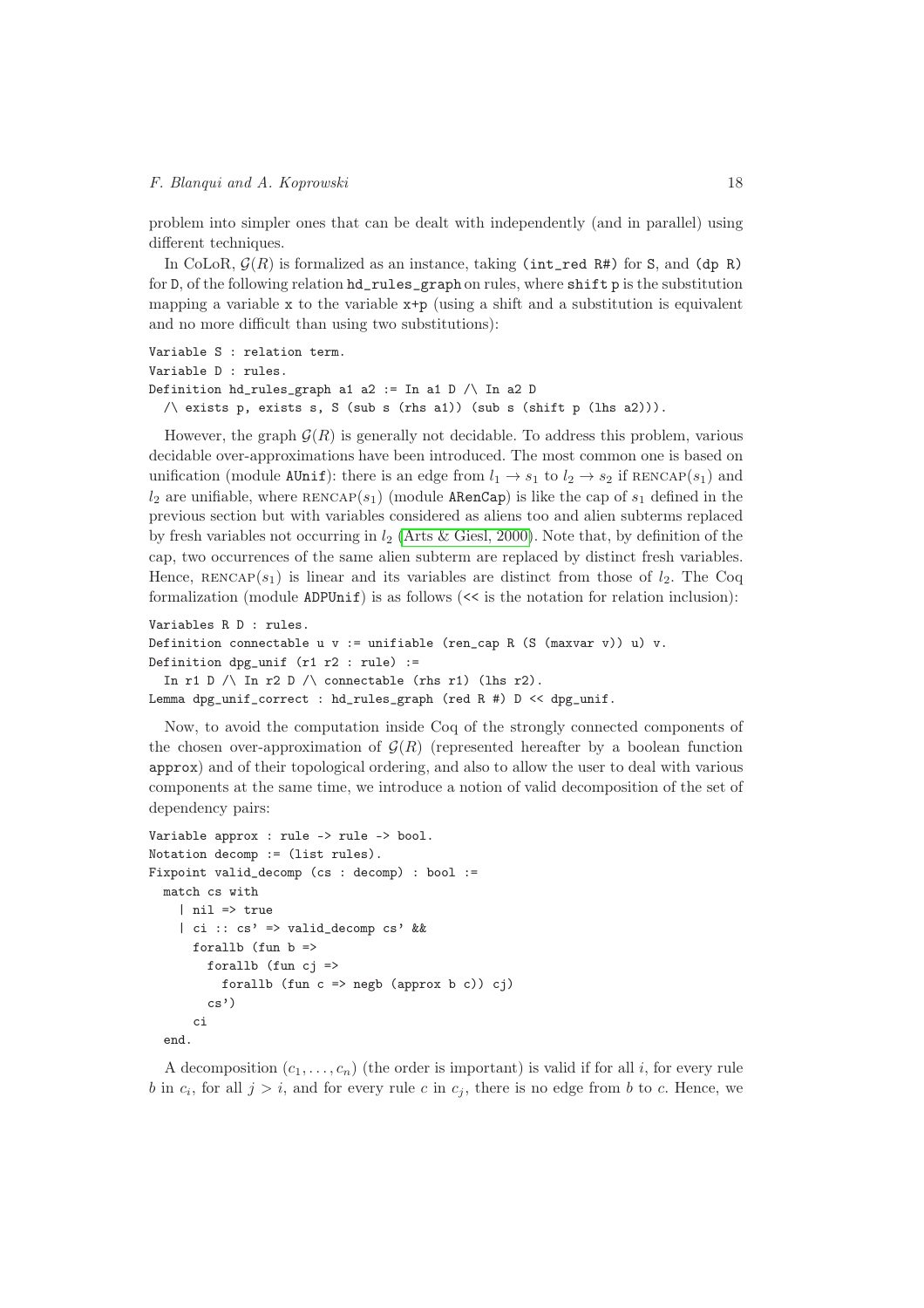can proceed by induction on the size  $n$  of the decomposition to prove the decomposition theorem under the following assumptions (module ADecomp):

```
Definition Graph x y := approx x y = true.
Variable approx_correct : hd_rules_graph S D << Graph.
Lemma WF_decomp :
 forall (hypD : rules_preserve_vars D) (cs : decomp) (hyp1 : incl D (flat cs))
    (hyp2 : incl (flat cs) D) (hyp3 : valid_decomp cs = true)
    (hyp4 : lforall (fun ci => WF (hd_red_Mod S ci)) cs),
    WF (hd_red_Mod S D).
```
Indeed, if  $R_1$  and  $R_2$  are two terminating relations, then  $R_1 \cup R_2$  terminates whenever  $R_1R_2 \subseteq R_2R_1$  (module Union), which is trivially the case here since  $R_1R_2$  is empty (there is no edge from  $c_i$  to  $c_j$  if  $j > i$ ).

#### <span id="page-19-0"></span>6. Reduction pairs

A general termination technique consists of checking that every rule is included in some *reduction ordering*, *i.e.* a well-founded rewrite relation, like, for instance, the recursive path ordering [\(Dershowitz, 1982\)](#page-28-10) (module AMannaNess):

```
Variables (R : rules) (succ : relation term).
Definition reduction_ordering := WF R \land rewrite_ordering R.
Definition compat := forall l r : term, In (mkRule l r) R -> succ l r.
Lemma manna_ness : reduction_ordering succ -> compat -> WF (red R).
```
This basic result can be extended to (top) rewriting modulo by using (weak) *reduction pairs* [\(Kusakari](#page-29-19) *et al.*, 1999), that is, pairs of relations  $(\succ, \succ)$  closed by substitution such that  $\succ$  is well-founded,  $\succeq \cdot \succ \subseteq \succ$  and  $\succeq$  (and  $\succ$ ) are closed by context (module ARelation):

```
Definition absorb A (R S : relation A) := S @ R << R.
Record Weak_reduction_pair : Type := mkWeak_reduction_pair {
 wp_succ : relation term;
 wp_succ_eq : relation term;
 wp_subs : substitution_closed wp_succ;
 wp_subs_eq : substitution_closed wp_succ_eq;
 wp_cont_eq : context_closed wp_succ_eq;
 wp_absorb : absorb wp_succ wp_succ_eq;
  wp_succ_wf : WF wp_succ }.
Lemma manna_ness_hd_mod : forall wp : Weak_reduction_pair Sig,
  compat (wp_succ_eq wp) E -> compat (wp_succ wp) R -> WF (hd_red_mod E R).
```
More generally, if all rules are included in  $\succeq$ , then all rules included in  $\succeq$  can be removed [\(Endrullis](#page-28-22) *et al.*, 2008). Reduction pairs can therefore be used to simplify termination problems. This is formalized in CoLoR by a functor [\(Chrząszcz, 2003\)](#page-28-8) taking as argument boolean functions representing some decidable under-approximations of the relations  $\succ$ and  $\succeq$  (module ARedPair):

```
Module Type WeakRedPair.
```

```
Parameter Sig : Signature. Notation term := (@term Sig).
```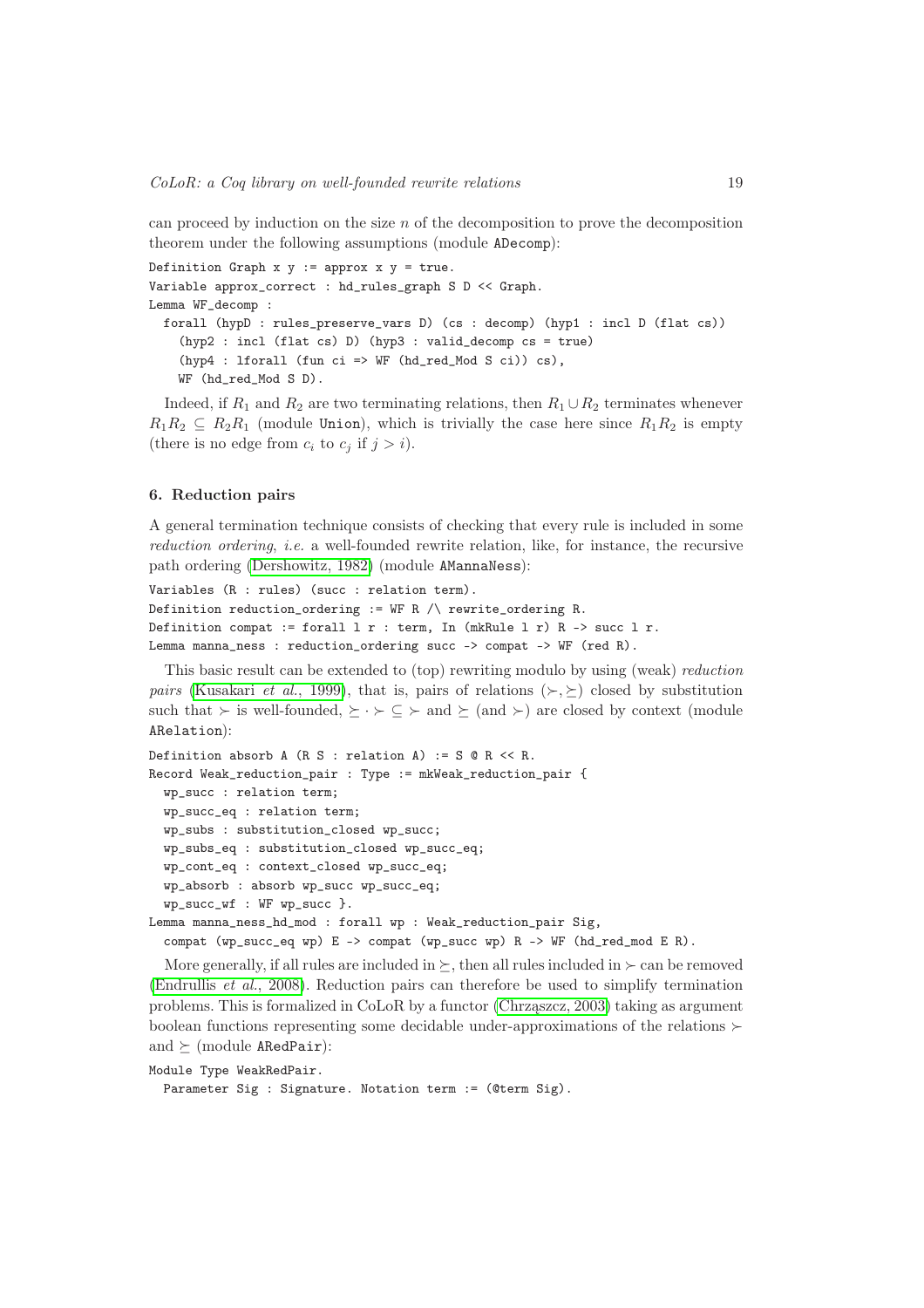```
Parameter succ : relation term.
 Parameter wf_succ : WF succ.
 Parameter sc_succ : substitution_closed succ.
 Parameter bsucc : term -> term -> bool.
 Parameter bsucc_sub : rel bsucc << succ.
  ...
End WeakRedPair.
Module WeakRedPairProps (Import WP : WeakRedPair).
 Notation rule := (rule Sig). Notation rules := (rules Sig).
 Definition wp := mkWeak_reduction_pair
   sc_succ sc_succeq cc_succeq succ_succeq_compat wf_succ.
 Lemma WF_wp_hd_red_mod : forall E R,
   forallb (brule bsucceq) E = true ->
   forallb (brule bsucceq) R = true ->
   WF (hd_red_mod E (filter (brule (neg bsucc)) R)) ->
   WF (hd_red_mod E R).
End WeakRedPairProps.
```
This functor also provides high-level tactics [\(Delahaye, 2000\)](#page-28-7) for applying its lemmas and automatically checking their conditions:

```
Ltac check_eq := vm_compute; refl.
Ltac do_prove_termination prove_cc_succ lemma := apply lemma;
  match goal with
  | |- context_closed _ => prove_cc_succ
  | |- WF - \Rightarrow idtac
  | \cdot | = = = > check_eq || fail "some rule is not in the ordering"
  end.
Ltac prove_termination prove_cc_succ :=
  let prove := do_prove_termination prove_cc_succ in
  match goal with
  | | - WF (red |) => prove WF_rp_red
  | | - WF (red_mod | |) => prove WF_rp_red_mod
  | | - WF (hd_red_mod - -) => prove WF_wp_hd_red_mod ...
  end.
```
The first tactic tries to prove a goal of the form  $=$   $=$   $\alpha$  by first reducing each side of the equality to their normal form using Coq efficient normalization procedure vm\_compute [\(Grégoire & Leroy, 2002\)](#page-29-20), and then by checking the syntactic equality of the resulting terms.

The second tactic takes as argument another tactic prove\_cc\_succ for checking that succ is closed by context, and the termination lemma to use. The generated subgoals of the form  $WF$  – are left unchanged (idtac), and the generated subgoals of the form  $=$  = are proved by using the first tactic.

Finally, the third tactic takes prove\_cc\_succ as argument and, depending on the form of the goal, calls the second tactic with the appropriate termination lemma (*e.g.* WF\_wp\_hd\_red\_mod for a relative top termination problem).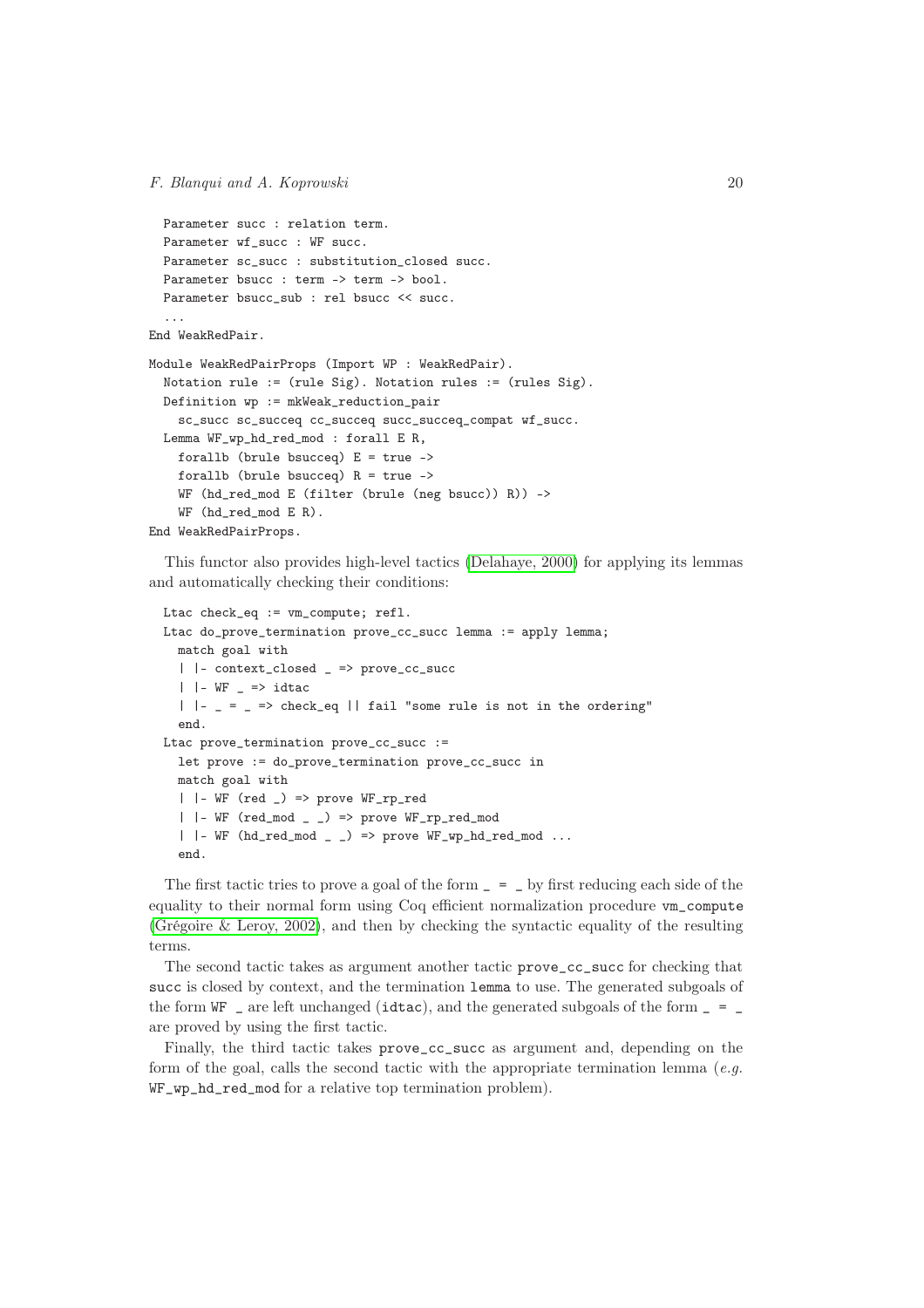There are various ways to build reduction orderings/pairs. As already mentioned in Section [3.5,](#page-12-0) interpretation in some well-founded domain is a popular one (Manna & Ness, 1970).

Indeed, an interpretation I and a relation R on the domain of I provide a relation on terms by universally quantifying on all possible interpretations of variables (module AWFMInterpretation):

```
Definition IR : relation term :=
```
fun t u => forall xint, R (term\_int xint t) (term\_int xint u).

Many properties satisfied by R are also satisfied by IR, in particular well-foundedness. Moreover, IR is closed by substitution. However, for IR to be closed by context, the interpretation of each symbol needs to be monotone wrt R:

```
Definition monotone := forall f, Vmonotone1 (fint I f) R.
```
Lemma IR\_reduction\_ordering : monotone -> WF R -> reduction\_ordering IR.

Based on the notions of a reduction pair and of interpretation into some well-founded domain, a generic module (AMonAlg) of (extended) monotone algebras is defined, fol-lowing the presentation of [\(Endrullis](#page-28-22) *et al.*, 2008), with support for total, relative and relative-top termination.

#### <span id="page-21-0"></span>7. Polynomial interpretations

In this section, we present a formalization of a widely used class of interpretations on the well-founded domain of natural numbers: polynomial interpretations [\(Lankford, 1979;](#page-29-21) [Contejean](#page-28-23) *et al.*, 2005).

Our current formalization of integer polynomials (module Polynom) is simple, but sufficient for our purpose since polynomials used in termination proofs are often small (degree and coefficients are often bounded by small constants like 1 or 2).

The type of polynomials depends on the maximum number  $n$  of variables. A polynomial is represented by a list of pairs made of an integer and a monomial, a monomial being a vector of size  $n$  made of the powers of each variable:

```
Notation monom := (vector nat).
Definition poly n := list (Z * monom n).
```
For instance, if  $n = 2$  and the variables are denoted by  $x_1, \ldots, x_n$ , then the monomial  $x_1^3x_2$  is represented by the vector  $(3, 1)$ .

This representation is not canonical: a polynomial can be represented in various ways. It is however easy to compute the coefficient of a monomial:

```
Fixpoint coef n (m : monom n) (p : poly n) : Z :=
  match p with
    | nil \Rightarrow 0
    | cons (c,m') p' =>
      match monom_eq_dec m m' with
        | left = \ge c + coef m p'| right = > coef m p'
      end
  end.
```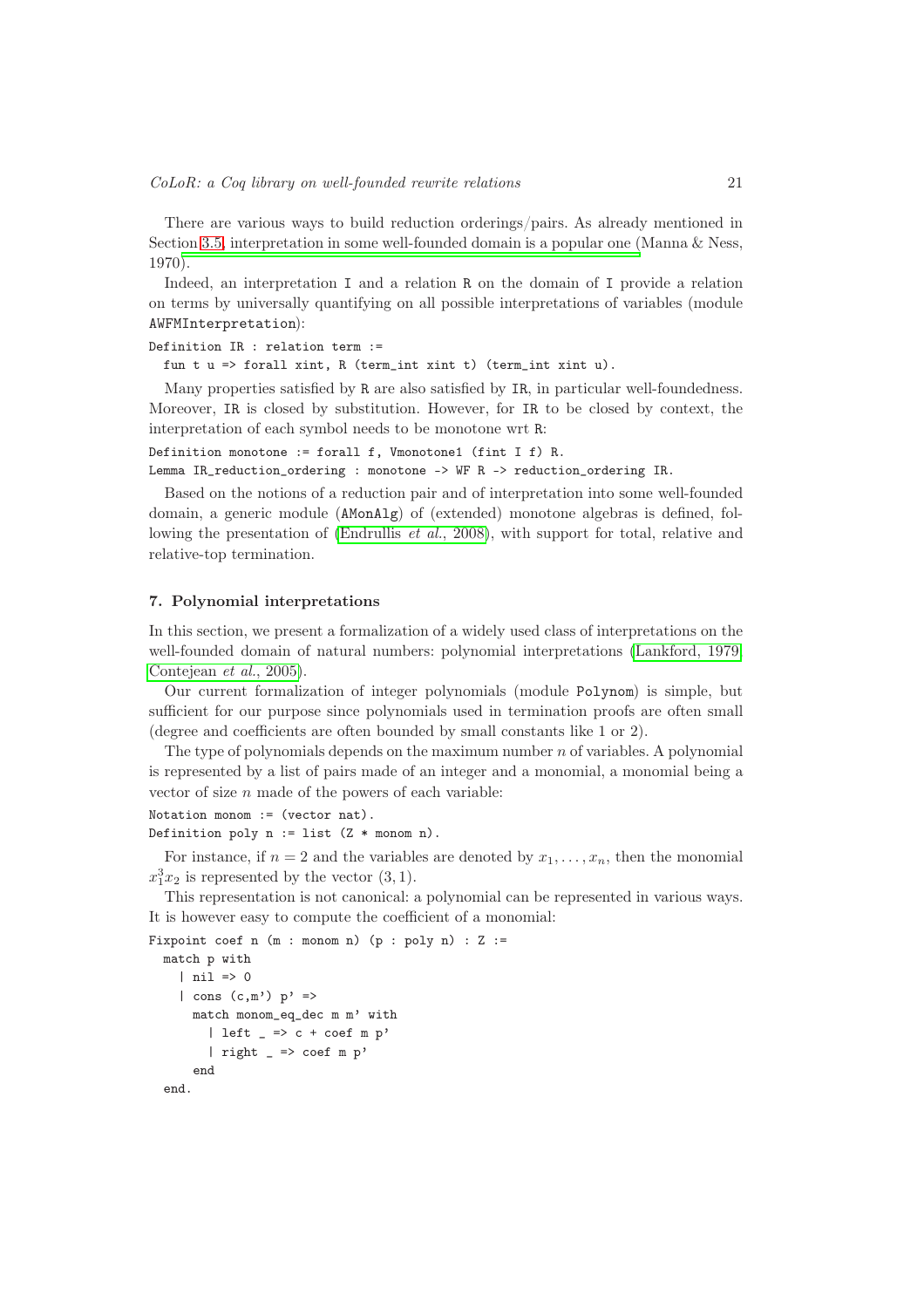The module Polynom then provides basic operations on polynomials: addition, subtraction, multiplication, power, composition and evaluation to an integer (Z) given values for variables.

Now, a polynomial interpretation consists of associating to every function symbol of arity  $n$ , an integer polynomial with  $n$  variables (module APolyInt).

Definition PolyInterpretation := forall f : Sig, poly (arity f).

Then, every term with  $n$  variables can be interpreted by an integer polynomial with  $n$  variables, by recursively composing the polynomials interpreting the function symbols occurring in the term. However, to define this polynomial, we need to know the number of variables in advance. To this end, we use an intermediate representation for terms where variables (which are represented by natural numbers) are bounded (module ABterm):

```
Variable k : nat.
Inductive bterm : Type :=
  | BVar : forall x : nat, x<=k -> bterm
  | BFun : forall f : Sig, vector bterm (arity f) -> bterm.
Fixpoint inject_term (t : term) : maxvar_le k t -> bterm := ...
Variable PI : PolyInterpretation.
Fixpoint termpoly k (t : bterm k) : poly (S k) :=
 match t with
    | BVar x H => ((1)%Z, mxi (gt_le_S (le_lt_n_Sm H))) :: nil
    | BFun f v => pcomp (PI f) (Vmap (@termpoly k) v)
  end.
```
where  $\text{maxi}$  H is the monomial  $x_i$  if H is a proof of  $i < n$ .

Now, for proving termination of some rewrite system, the polynomial interpretation must satisfy two conditions:

— polynomials must be monotone in each variable;

— for every rule  $l \to r$ , the interpretation of l (polynomial  $P_l$ ), must be strictly bigger than the interpretation of r (polynomial  $P_r$ ), for all evaluations of variables in N.

The latter problem corresponds directly to the positiveness test for the polynomial  $P_l - P_r - 1 \geq 0$ , which is undecidable in general. We follow the usual approach taken in most termination provers and use absolute positiveness check for that purpose *i.e.* , a polynomial is absolutely positive if all its coefficients are non-negative (Contejean *et al.*, 2005[\).](#page-28-23)

We also use a simple test for (strict) monotonicity, by testing that each monomial  $x_i$ is (strictly) positive. However, we plan to implement more general conditions, especially for polynomials of degree two.

```
Program Definition rulePoly_ge rule :=
 let l := lhs rule in
 let r := rhs rule in
 let m := max (maxvar l) (maxvar r) in
  termpoly (@inject_term _ m l _) - termpoly (@inject_term _ m r _).
```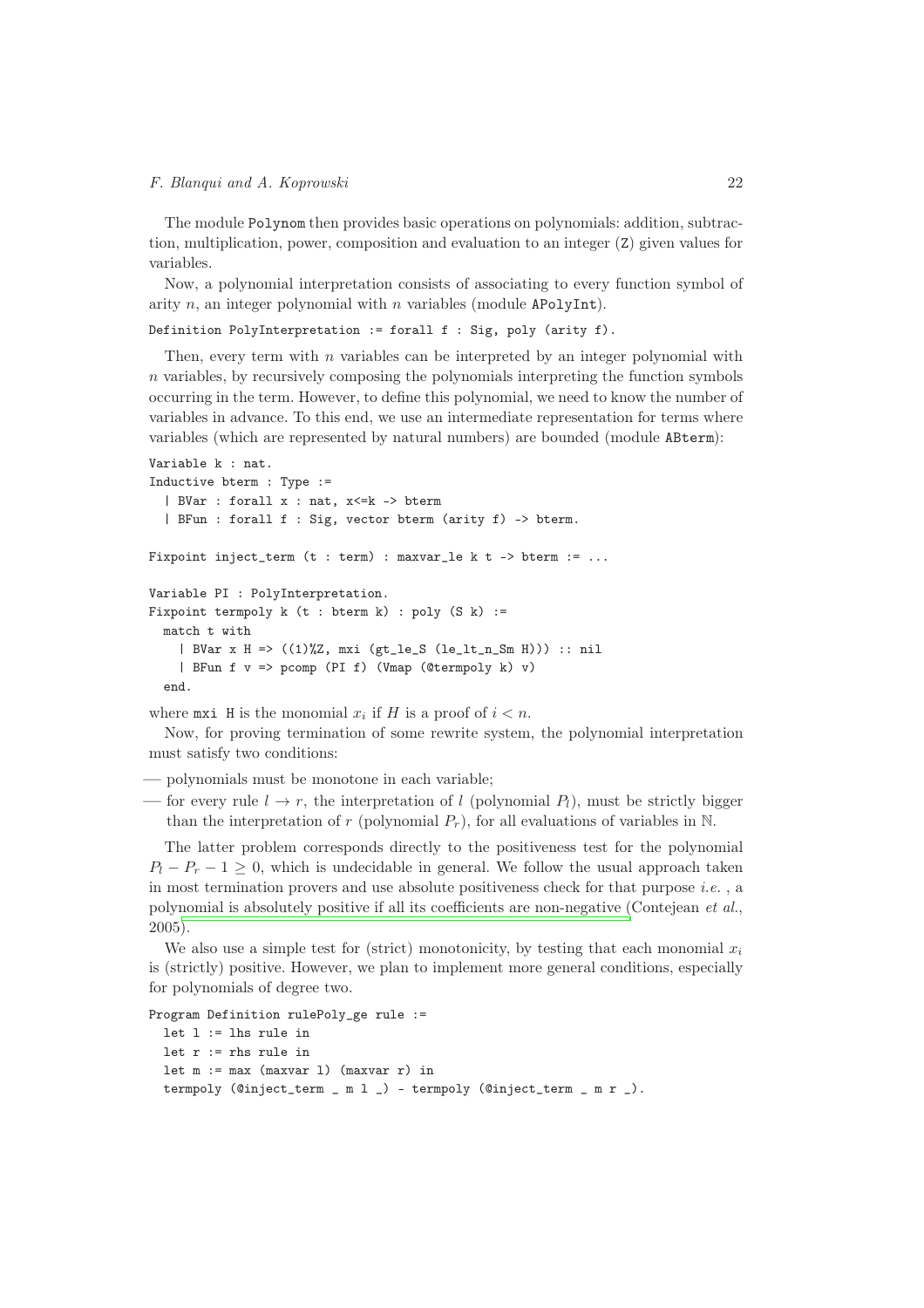Definition rulePoly\_gt rule := rulePoly\_ge rule - 1.

The minus (−) operator and the constant 1 above are overwritten notations for polynomial operations.

Then, given a polynomial interpretation, one can define an instance of a monotone algebra (AMonAlg), as described in the preceding section, and use the associated tactics to simplify termination problems, by removing strictly decreasing rules.

#### <span id="page-23-0"></span>8. Example of automatically generated termination proof

In this section, we present in extenso an example of Coq script automatically generated by Rainbow from some simple termination certificate.

The rewrite system that we consider is:

 $minus(x, zero) \rightarrow x$  $minus(succ(x), succ(y)) \rightarrow minus(x, y)$  $quot(zero, succ(y)) \rightarrow zero$  $quot(succ(x), succ(y)) \rightarrow succ(quot(minus(x, y), succ(y)))$ 

This system computes the quotient of two natural numbers encoded in unary notation. This system is not simply terminating (by taking  $y = succ(x)$ , the right-hand side of the fourth rule can be embedded in the corresponding left-hand side). It can however be dealt with by a simplification ordering [\(Dershowitz & Jouannaud, 1990\)](#page-28-24) after applying some argument filtering [\(Arts & Giesl, 2000\)](#page-27-9) (by erasing the first argument of  $minus$ ), another simple but very useful technique that is formalized in the module AFilter but that we will not explain in this paper. Hence, we do the argument filtering by hand and consider the resulting system instead:

$$
\begin{array}{rcl}\nminus(zero) & \rightarrow & zero \\
minus(succ(x)) & \rightarrow & succ(minus(x)) \\
quot(zero, succ(y)) & \rightarrow & zero \\
quot(succ(x), succ(y)) & \rightarrow & succ(quot(minus(x), succ(y)))\n\end{array}
$$

and the following termination certificate (in the Rainbow format with some XML tags removed for the sake of simplicity; note that Rainbow also supports the CPF format used by many termination provers) that could be automatically generated by some termination prover:

```
<dp>
<decomp><graph><hde/></graph>
  <component>
   \langle \text{rules} \rangle \langle!-- minus(succ(x)) -> minus(x) -->...\langle \text{rules} \rangle<manna_ness>
    <poly_int>
      <fun>zero</fun>
      <polynomial><!-- 0 -->...</polynomial>
      <fun>succ</fun>
      <polynomial><!-- 1.x_1 + 2 -->...</polynomial>
      <fun>minus</fun>
```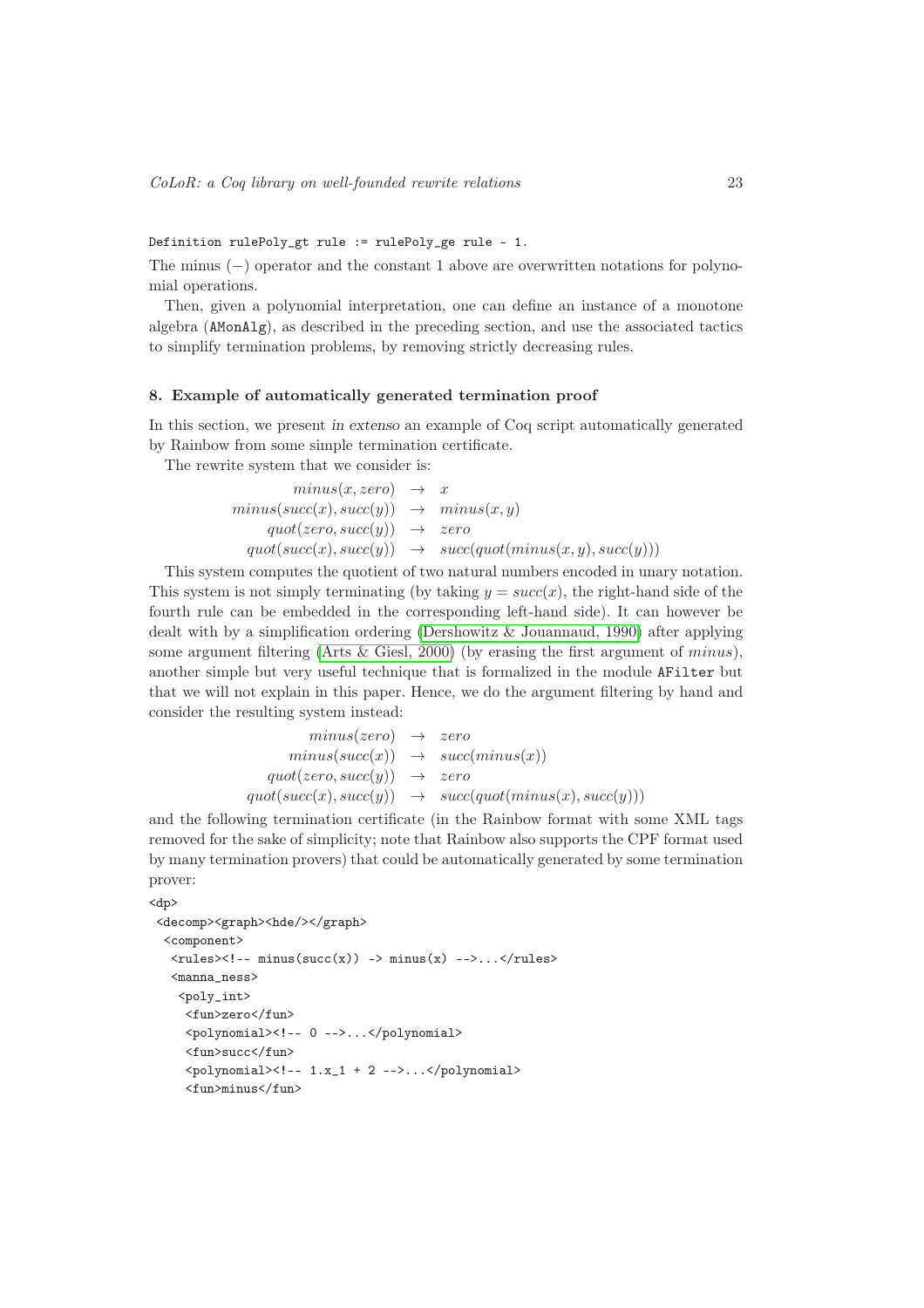```
\langlepolynomial><!-- 1.x_1 + 1 -->...\langle/polynomial>
      <fun>quot</fun>
      \{polynomial \geq -1.x_1.x_2 + 1.x_1 + 1.x_2 - - \cdots\}</poly_int>
     <trivial/>
   </manna_ness>
  </component>
  <component>
   \langle \text{rules} \rangle \langle!-- quot(succ(x),succ(y)) -> minus(x) -->...\langle \text{rules} \rangle</component>
  <component>
    \langle \text{rules} \rangle \langle \cdot | - \text{quot}(\text{succ}(x), \text{succ}(y)) \rangle -> \text{quot}(\text{minus}(x), \text{succ}(y))-->...\langle \text{rules} \rangle<manna_ness>
     <poly_int>
      <fun>zero</fun>
      <polynomial><!-- 0 -->...</polynomial>
      <fun>succ</fun>
      \langlepolynomial><!-- 1.x_1 + 2 -->...\langle/polynomial>
      <fun>minus</fun>
      \langlepolynomial><!-- 1.x_1 + 1 -->...\langle/polynomial>
      <fun>quot</fun>
      \{polynomial \geq -1.x_1.x_2 + 1.x_1 + 1.x_2 - - \ldots \leq \text{polynomial}\}</poly_int>
     <trivial/>
    </manna_ness>
  </component>
 </decomp>
\langle dp>
```
This certificate proposes to prove the termination of the system by the following procedure:

- 1 apply the dependency pair transformation,
- 2 decompose the resulting problem into 3 components:
	- (a) eliminate all the rules of the first component that strictly decrease in the given polynomial interpretation, resulting in an empty set of rules  $(XML tag \text{'trivial/>})$ ,
	- (b) do nothing with the second component since it contains no loop in the dependency graph,
	- (c) eliminate all the rules of the third component that strictly decrease in the given polynomial interpretation, resulting in an empty set of rules (XML tag <trivial/>).

The Coq script generated by Rainbow is the following. It first defines the signature and the set of rules:

```
Require Import (* necessary CoLoR modules *) ...
Open Scope nat_scope.
(* set of function symbols *)
Module M. Inductive symb : Type := minus : symb | ... End M.
```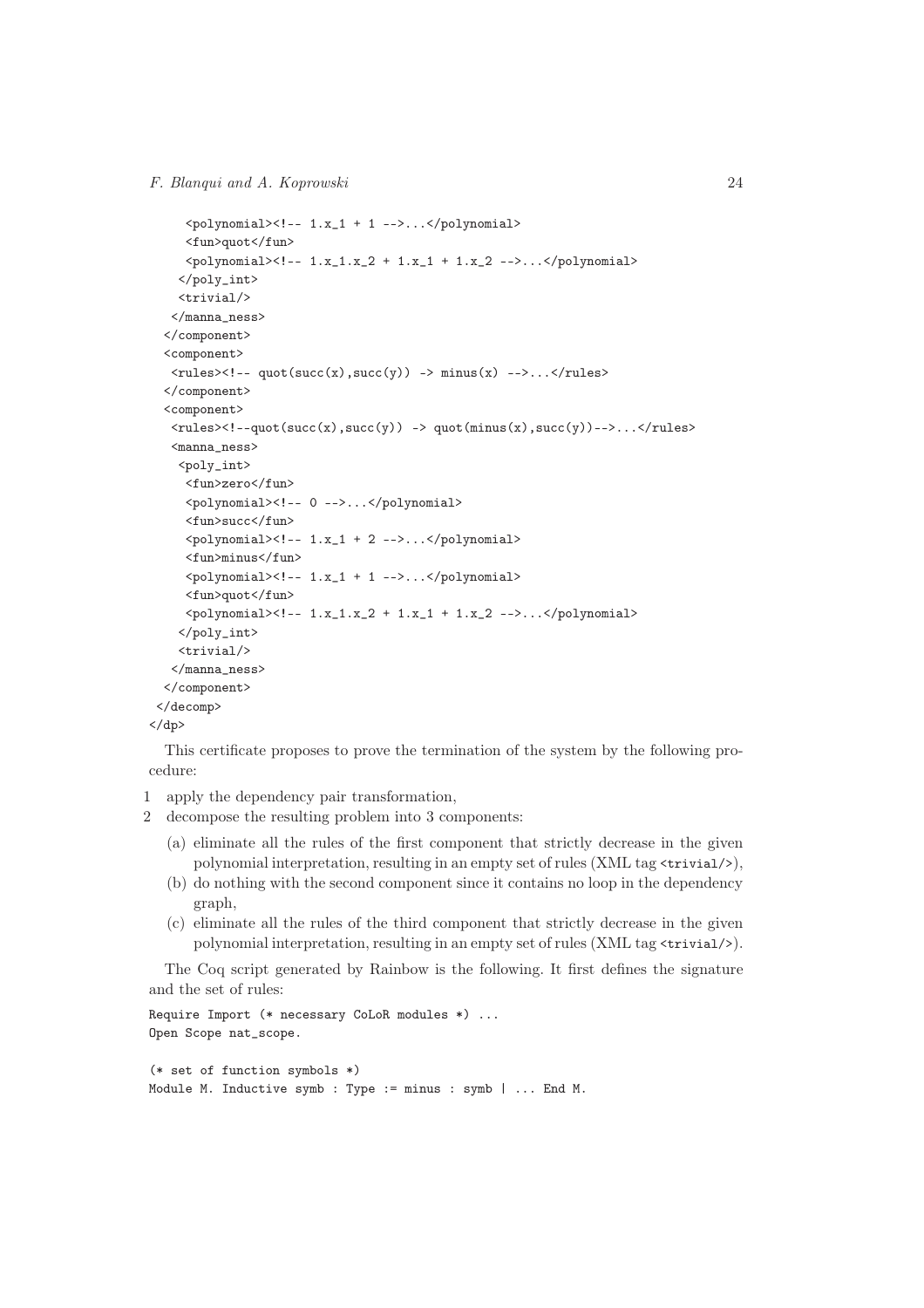```
Definition beq_symb (f g : M.symb) : bool :=
 match f, g with M.minus, M.minus => true | ... | \Box, \Box => false end.
Lemma beq_symb_ok : forall f g : M.symb, beq_symb f g = true \iff f = g.
 Proof. beq_symb_ok. Qed.
Definition ar (s : M.symb) : nat := match s with M.minus => 1 | ... end.
(* signature 1 *)
Module S1.
  Definition Sig := ASignature.mkSignature ar beq_symb_ok.
  Definition Fs : list Sig := M.zero::M.succ::M.quot::M.minus::nil.
  Lemma Fs_ok : forall f : Sig, In f Fs. Proof. list_ok. Qed.
  Definition some_symbol : Sig := M.minus.
  Lemma arity_some_symbol : arity some_symbol > 0. Proof. check_gt. Qed.
End S1.
(* rewrite rules *)
Definition E : ATrs.rules S1.Sig := nil.
Definition R : ATrs.rules S1.Sig := @ATrs.mkRule S1.Sig
  (@Fun S1.Sig M.minus (Vcons (@Fun S1.Sig M.zero Vnil) Vnil))
  (@Fun S1.Sig M.zero Vnil) :: ... :: nil.
Definition rel := ATrs.red_mod E R.
  Then, it defines each parameter required in the termination proof:
(* graph decomposition 1 *)
Definition cs1 : list (list (@ATrs.rule S1.Sig)) :=
   (@ATrs.mkRule S1.Sig (@Fun S1.Sig M.minus
       (Vcons (@Fun S1.Sig M.succ (Vcons (@Var S1.Sig 0) Vnil)) Vnil))
     (@Fun S1.Sig M.minus (Vcons (@Var S1.Sig 0) Vnil))
   :: nil) :: ... :: nil.
(* polynomial interpretation 1 *)
Module PIS1.
  Definition sig := S1.Sig.
  Definition trsInt (f : S1.Sig) :=match f as f return poly (@ASignature.arity sig f) with
      | M.zero => (0%Z, Vnil) :: nil | ... end.
  Lemma trsInt_wm : PolyWeakMonotone trsInt.
    Proof. PolyWeakMonotone S1.Fs S1.Fs_ok. Qed.
End PIS1.
Module PI1 := PolyInt PIS1.
(* reduction ordering 1 *)
Module WP1 := WP_MonAlg PI1.MonotoneAlgebra.
Module WPR1.
 Include (WeakRedPairProps WP1).
 Ltac prove_cc := PI1.prove_cc_succ_by_refl S1.Fs S1.Fs_ok.
 Ltac prove_termin := prove_termination prove_cc.
End WPR1.
```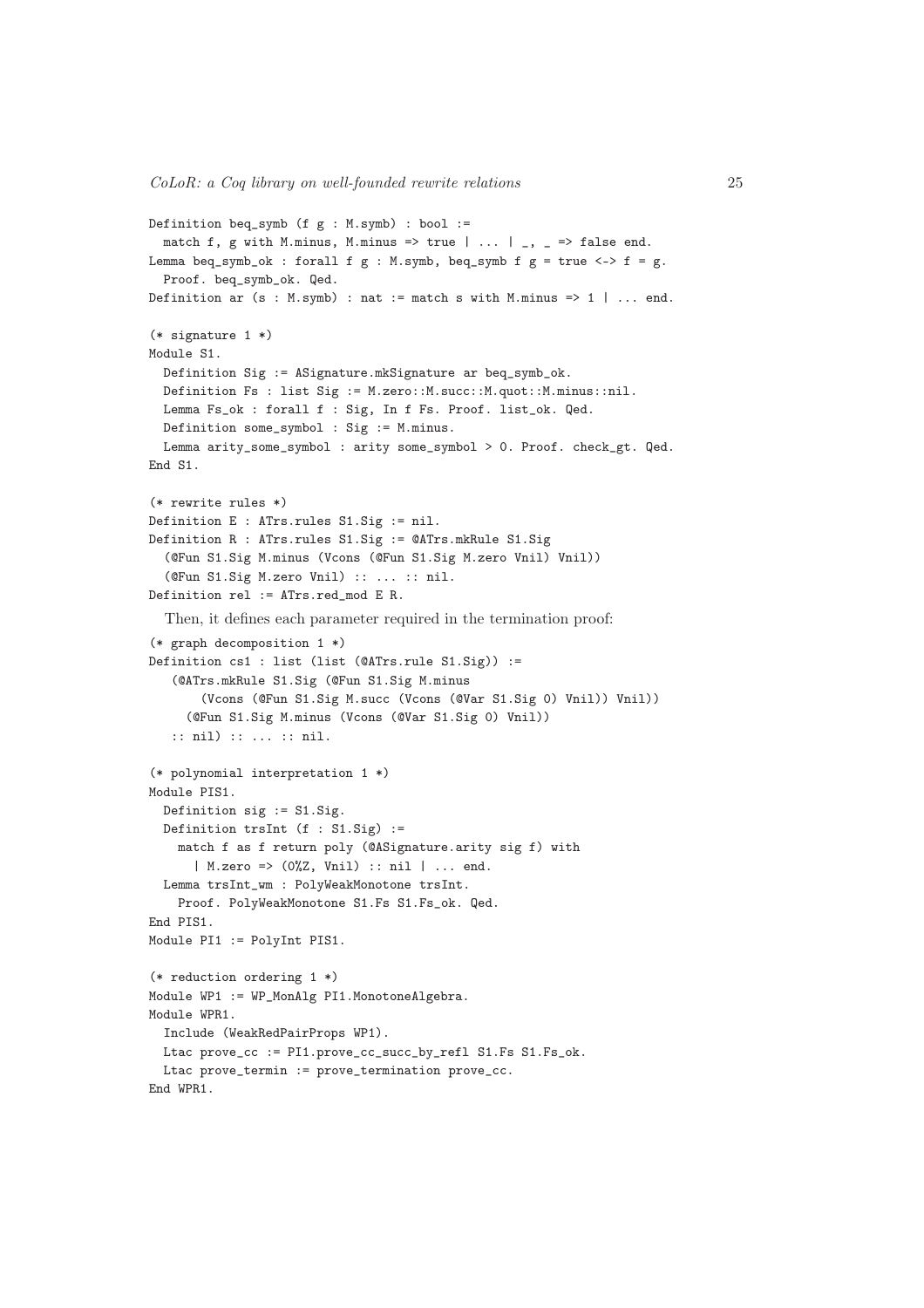```
(* polynomial interpretation 2 *) ...
(* reduction ordering 2 *) ...
```
Finally, it generates a short proof script for the termination theorem, each termination technique used in the certificate giving rise to one tactic call:

```
(* termination proof *)
Lemma termination : WF rel.
Proof.
unfold rel.
dp_trans.
let D := fresh "D" in set_rules_to D;
graph_decomp S1.Sig (hde_bool D) cs1; subst D.
hde_bool_correct.
right. WPR1.prove_termin.
termination_trivial.
left. co_scc.
right. WPR2.prove_termin.
termination_trivial.
Qed.
```
hde\_bool is the over-approximation based on the equality of top symbols, and co\_scc is the tactic taking care of acyclic components.

#### <span id="page-26-0"></span>9. Conclusion

In this paper we presented the outline of our formalization of the theory of well-founded rewrite relations [\(Dershowitz & Jouannaud, 1990;](#page-28-24) [TeReSe, 2003\)](#page-30-0) in the proof assistant Coq [\(Coq Development Team, 2009\)](#page-28-6). This includes some key notions (dependency pairs, dependency graph decomposition and reduction pairs) that are at the heart of modern state-of-the-art automated termination provers (Giesl *et al.*[, 2006;](#page-29-15) Hirokawa & Middeldorp, 2007).

We also showed how this formalization is successfully used in the termination competition [\(Termination Competition\)](#page-30-7) for automatically verifying correctness of termination certificates generated by those automated termination provers (Certification Problem Format, 2010).

We think that this work and the related approaches described in Section [2](#page-6-0) should allow the safe use of external termination provers in proof assistants, and the development of safe proof assistants where functions and predicates can be defined by rewrite rules [\(Dowek](#page-28-3) *et al.*, 2003; [Blanqui, 2005;](#page-27-1) [Walukiewicz-Chrząszcz & Chrząszcz,](#page-30-4) 2008; Boespflug, 2010), which is one of the solutions proposed so far to increase usability of dependent types in proof assistants. The other, complementary, solution is the integration of certified decision procedures [\(Blanqui](#page-27-12) *et al.*, 2007; [Blanqui](#page-28-15) *et al.*, 2008; [Strub, 2010;](#page-30-12) [Strub, 2010\)](#page-30-13).

Other termination techniques have already been formalized in CoLoR that are not described here: argument filtering (directory Filter) [\(Arts & Giesl, 2000\)](#page-27-9), multiset ordering (directory Util/Multiset), higher-order recursive path ordering (directory HORPO)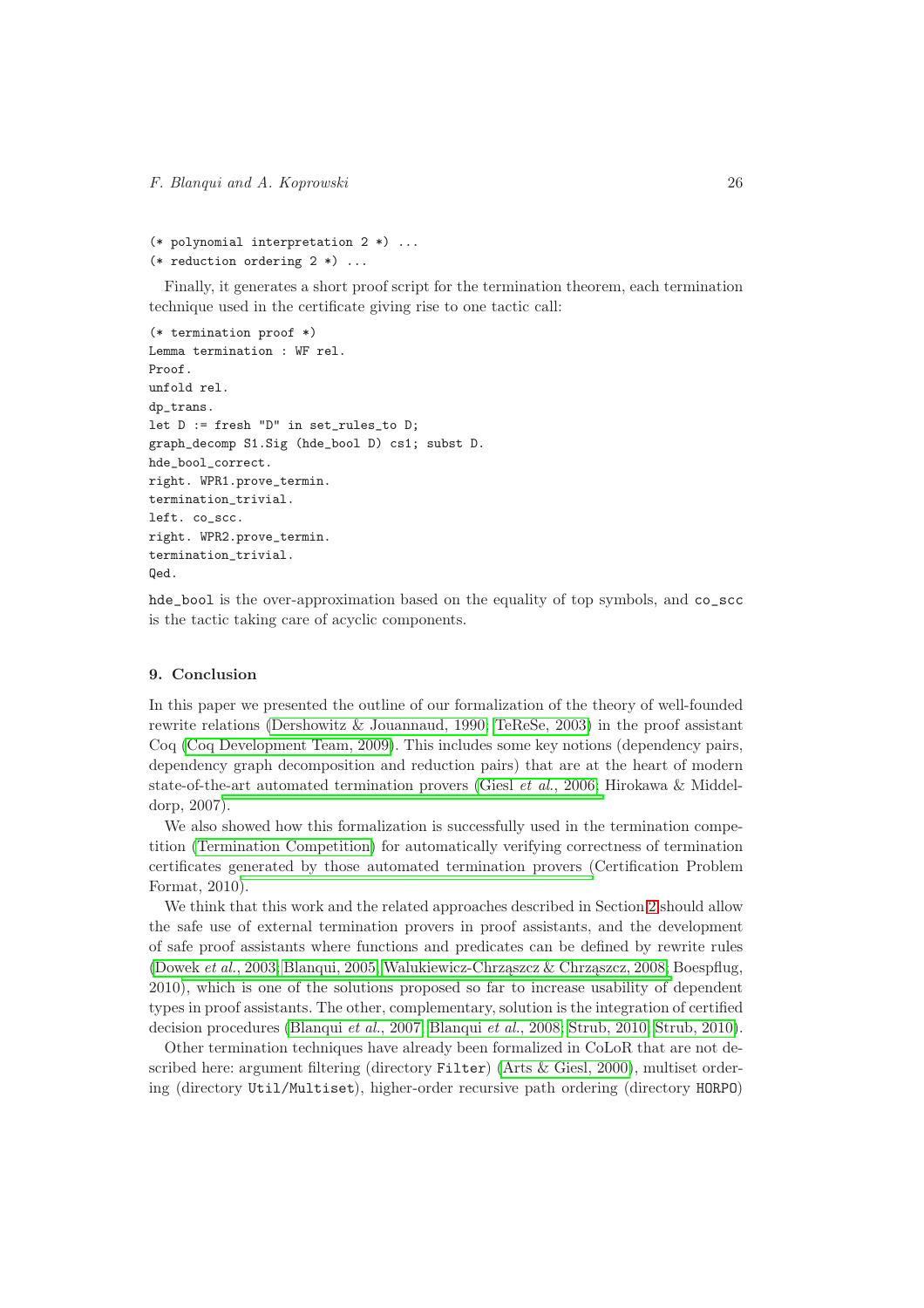[\(Jouannaud & Rubio, 1999;](#page-29-17) [Koprowski, 2009;](#page-29-6) [Koprowski, 2008\)](#page-29-3), matrix and arctic interpretations (directory MatrixInt) [\(Koprowski & Waldmann, 2008;](#page-29-8) Koprowski & Zantema, 2008), semantic and root labelling [\(Zantema, 1995;](#page-30-26) [Sternagel & Middeldorp, 2008\)](#page-30-27) (directory SemLab), loops (directory NonTermin), subterm criterion (directory SubtermCrit) [\(Hirokawa & Middeldorp, 2007\)](#page-29-22), and usable rules (directory DP) [\(Arts & Giesl, 2000;](#page-27-9) Giesl *et al.*[, 2003;](#page-29-23) [Hirokawa & Middeldorp, 2007\)](#page-29-22).

The formalizations of the subterm criterion and usable rules are interesting since their classical proofs do not seem convertible into direct constructive proofs. Their formalization in Coq therefore requires the use of classical logic and the Axiom of Choice. It will then be interesting to compare it with the same development in Isabelle/HOL (Sternagel & Thiemann, 2010[\).](#page-30-18)

We also started to formalize Rainbow itself in Coq in order to get an efficient standalone certificate checker by using Coq extraction mechanism [\(Letouzey, 2002\)](#page-30-11).

Acknowledgments. The authors would like to thank very much all the contributors to the CoLoR library: Julien Bureaux, Solange Coupet-Grimal, William Delobel, Léo Ducas, Sébastien Hinderer, Stéphane Le Roux, Sidi Ould Biha, Pierre-Yves Strub, Johannes Waldmann, Qian Wang, Hans Zantema and Lianyi Zhang, and those who helped us adapt CoLoR to new versions of Coq: Jean-Marc Notin and Eli Soubiran.

#### References

- <span id="page-27-2"></span>Altenkirch, T. 1993. Constructions, Inductive Types and Strong Normalization. Ph.D. thesis, University of Edinburgh, UK.
- <span id="page-27-9"></span>Arts, T., & Giesl, J. 2000. Termination of Term Rewriting Using Dependency Pairs. TCS, 236, 133–178.
- <span id="page-27-7"></span>Balaa, A., & Bertot, Y. Fix-Point Equations for Well-Founded Recursion in Type Theory. Proc. of TPHOL'00, LNCS 1869.
- <span id="page-27-0"></span>Barbanera, F., Fernández, M., & Geuvers, H. 1997. Modularity of strong normalization in the algebraic- $\lambda$ -cube. *JFP*, 7(6), 613–660.
- <span id="page-27-3"></span>Barendregt, H. 1992. Lambda Calculi with types. Abramsky, S., Gabbay, D., & Maibaum, T. (eds), Handbook of logic in computer science, vol. 2. Oxford University Press.
- <span id="page-27-8"></span>Barthe, G., Forest, J., Pichardie, D., & Rusu, V. Defining and Reasoning About Recursive Functions: A Practical Tool for the Coq Proof Assistant. Proc. of FLOPS'06, LNCS 3945.
- <span id="page-27-6"></span>Berghofer, S., & Nipkow, T. Executing Higher Order Logic. Proc. of TYPES'02, LNCS 2646.
- <span id="page-27-4"></span>Bertot, Y., & Castéran, P. 2004. Coq'Art: The Calculus of Inductive Constructions. EATCS Texts in Theoretical Computer Science. Springer.
- <span id="page-27-10"></span>Blanqui, F. Higher-order dependency pairs. Proc. of WST'06.
- <span id="page-27-1"></span>Blanqui, F. 2005. Definitions by rewriting in the Calculus of Constructions. MSCS, 15(1), 37–92.
- <span id="page-27-11"></span>Blanqui, F. 2007. Computability Closure: Ten Years Later. Rewriting, Computation and Proof – Essays Dedicated to J.-P. Jouannaud on the Occasion of His 60th Birthday. LNCS 4600.
- <span id="page-27-5"></span>Blanqui, F., & Koprowski, A. 2009. Automated verification of termination certificates. Tech. rept. 6949. INRIA Rocquencourt, France.
- <span id="page-27-12"></span>Blanqui, F., Jouannaud, J.-P., & Strub, P.-Y. Building Decision Procedures in the Calculus of Inductive Constructions. Proc. of CSL'07, LNCS 4646.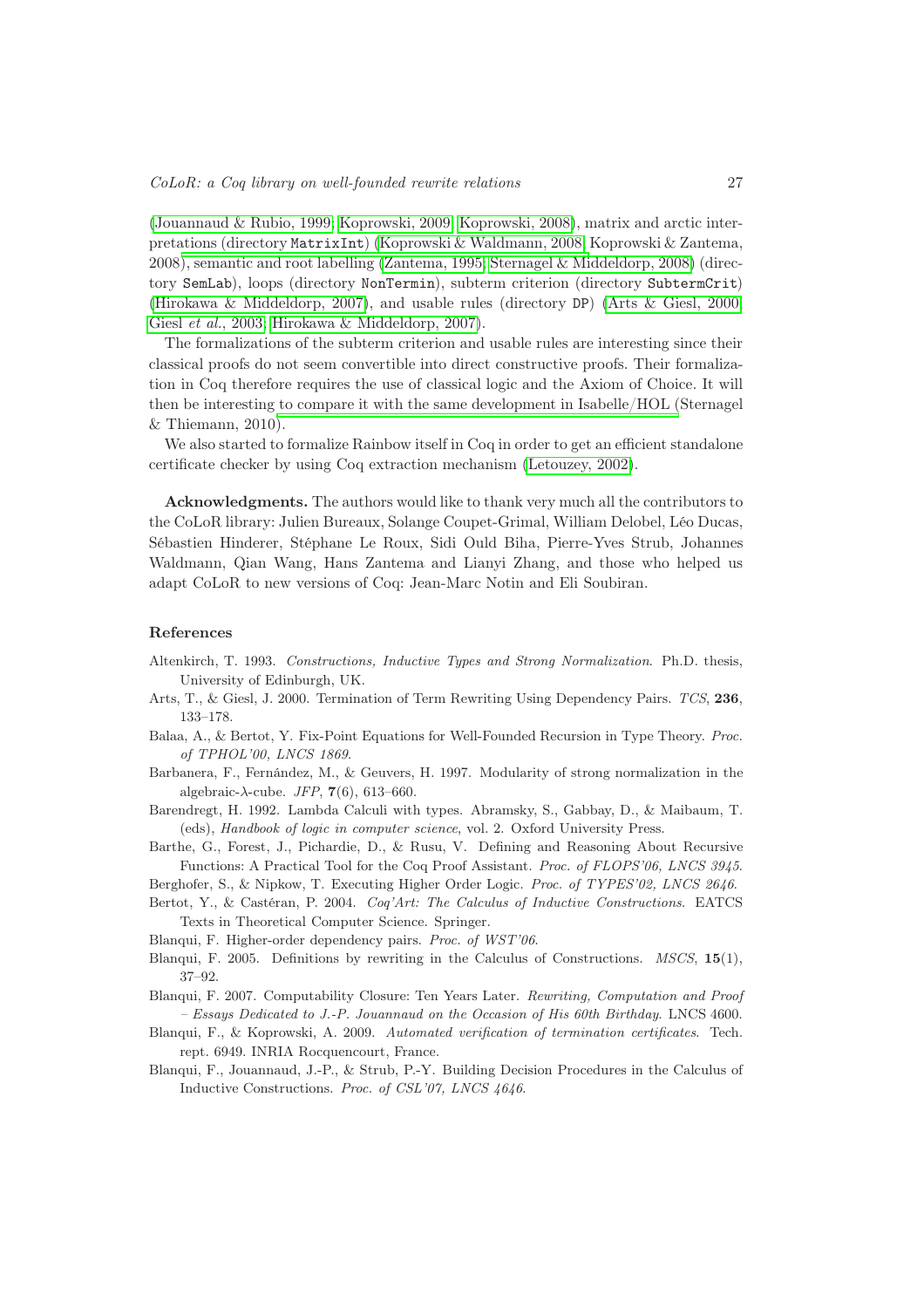- <span id="page-28-16"></span>Blanqui, F., Coupet-Grimal, S., Delobel, W., Hinderer, S., & Koprowski, A. CoLoR: a Coq Library on Rewriting and termination. Proc. of WST'06.
- <span id="page-28-15"></span>Blanqui, F., Jouannaud, J.-P., & Strub, P.-Y. From Formal Proofs to Mathematical Proofs: A Safe, Incremental Way for Building in First-order Decision Procedures. TCS'08 IFIP 273.

Boespflug, M. 2010. Dedukti version 1.1.3. <http://www.lix.polytechnique.fr/dedukti/>

- <span id="page-28-0"></span>Borovanský, P., Cirstea, H., Dubois, H., Kirchner, C., Kirchner, H., Moreau, P.-E., Ringeissen, C., & Vittek, M. 2000. ELAN User Manual. INRIA Nancy, France.
- <span id="page-28-14"></span>Braibant, T., & Pous, D. An efficient Tactic for Deciding Kleene Algebras. Proc. of ITP'10, LNCS 6172.
- <span id="page-28-12"></span>Briais, S. 2008. Theory and Tool Support for the Formal Verification of Cryptographic Protocols. Ph.D. thesis, École Polytechnique Fédérale de Lausanne, Switzerland.
- <span id="page-28-20"></span>Bulwahn, L., Krauss, A., & Nipkow, T. Finding Lexicographic Orders for Termination Proofs in Isabelle/HOL. Proc. of TPHOL'07, LNCS 4732.
- <span id="page-28-11"></span>Certification Problem Format. 2010. Certification Problem Format. <http://cl-informatik.uibk.ac.at/software/cpf/>
- <span id="page-28-13"></span>Chlipala, A. Modular Development of Certified Program Verifiers with a Proof Assistant. Proc. of ICFP'06, SIGPLAN Notices 41(9).
- <span id="page-28-8"></span>Chrząszcz, J. Implementation of Modules in the Coq System. Proc. of TPHOL'03, LNCS 2758.
- <span id="page-28-1"></span>Clavel, M., Durán, F., Eker, S., Lincoln, P., Martí-Oliet, N., Meseguer, J., & Talcott, C. 2005. Maude Manual (Version 2.2). Computer Science Laboratory, SRI International and Department of Computer Science, University of Illinois at Urbana-Champaign, USA.
- Contejean, E. 2007. Modelling permutations in Coq for Coccinelle. Rewriting, Computation and Proof – Essays Dedicated to J.-P. Jouannaud for His 60th Birthday. LNCS 4600.
- <span id="page-28-18"></span>Contejean, E., Courtieu, P., Forest, J., Pons, O., & Urbain, X. Certification of automated termination proofs. Proc. of FROCOS'07, LNCS 4720.
- <span id="page-28-23"></span>Contejean, E., Marché, C., Tomás, A. P., & Urbain, X. 2005. Mechanically proving termination using polynomial interpretations.  $JAR$ ,  $34(4)$ ,  $325-363$ .
- <span id="page-28-6"></span>Coq Development Team. 2009. The Coq Reference Manual, Version 8.2. INRIA, France.
- <span id="page-28-2"></span>Coquand, T. Pattern Matching with Dependent Types. Proc. of TYPES'92.
- <span id="page-28-4"></span>Coquand, T., & Paulin-Mohring, C. Inductively defined types. Proc. of COLOG'88, LNCS 417.
- <span id="page-28-17"></span>Coupet-Grimal, S., & Delobel, W. 2006. An Effective Proof of the Well-Foundedness of the Multiset Path Ordering. AAECC, 17(6), 453–469.
- <span id="page-28-19"></span>Courtieu, P., Forest, J., & Urbain, X. Certifying a Termination Criterion Based on Graphs, without Graphs. Proc. of TPHOL'08, LNCS 5170.
- <span id="page-28-7"></span>Delahaye, D. A Tactic Language for the System Coq. Proc. of LPAR'00, LNCS 1955.
- <span id="page-28-21"></span>Dershowitz, N. Termination by abstraction. Proc. of ICLP'04.
- <span id="page-28-10"></span>Dershowitz, N. 1982. Orderings for term rewriting systems. TCS, 17, 279–301.
- <span id="page-28-24"></span>Dershowitz, N., & Jouannaud, J.-P. 1990. Rewrite Systems. Chap. 6 of: van Leeuwen, J. (ed), Handbook of Theoretical Computer Science, vol. B. North-Holland.
- <span id="page-28-5"></span>Dowek, G., & Werner, B. 2003. Proof normalization modulo. J. of Symbolic Logic, 68(4), 1289–1316.
- <span id="page-28-3"></span>Dowek, G., Hardin, T., & Kirchner, C. 2003. Theorem proving modulo. JAR, 31, 33–72.
- E. Contejean, C. Marché, & Urbain, X. 2009. CiME version 3.
- <span id="page-28-22"></span>Endrullis, J., Waldmann, J., & Zantema, H. 2008. Matrix Interpretations for Proving Termination of Term Rewriting.  $JAR$ ,  $40(2-3)$ , 195–220.
- <span id="page-28-9"></span>Fuhs, C., Giesl, J., Middeldorp, A., Schneider-Kamp, P., Thiemann, R., & Zankl, H. SAT Solving for Termination Analysis with Polynomial Interpretations. Proc. of SAT'07, LNCS 4501.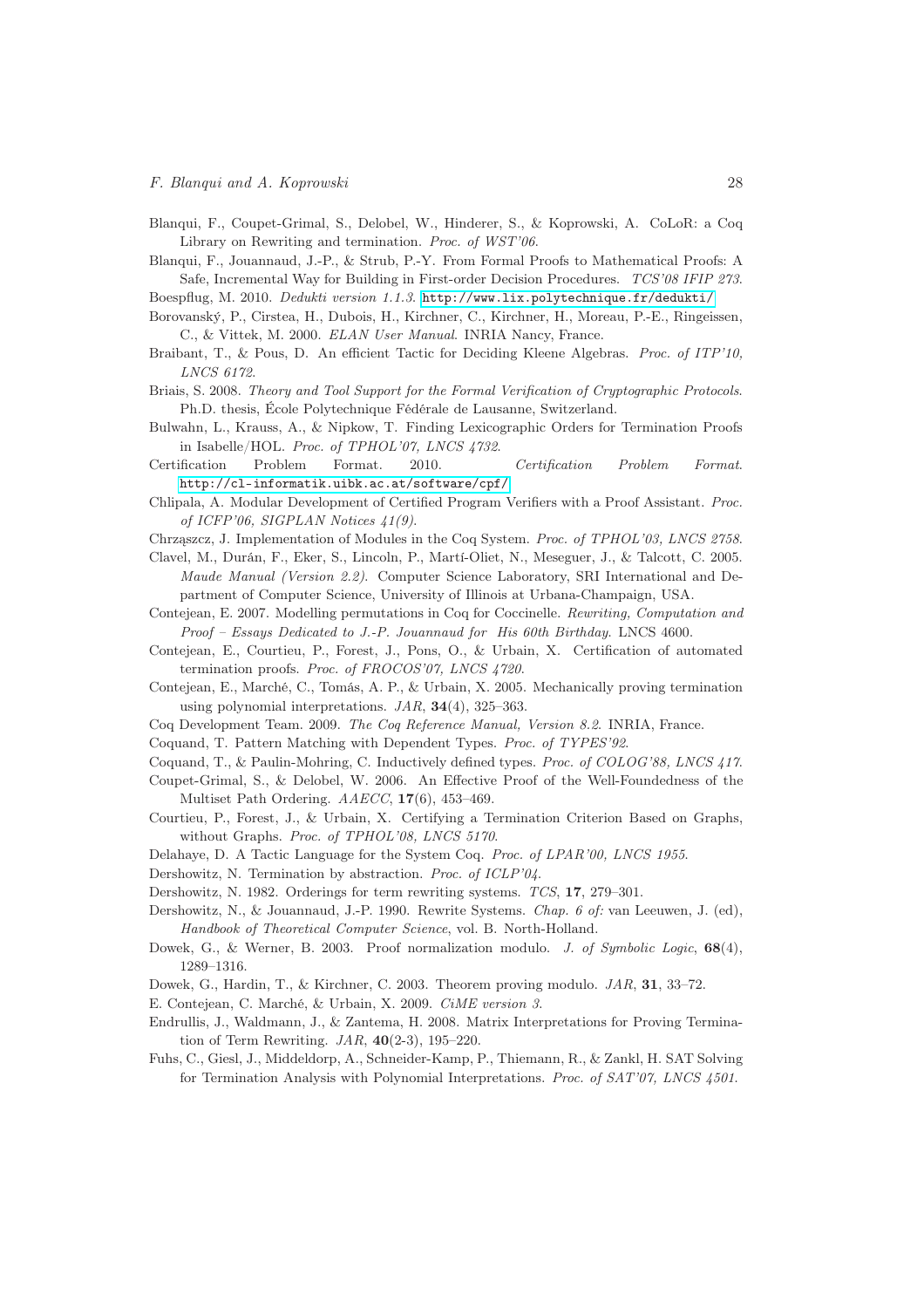- <span id="page-29-2"></span>Giesl, J., Schneider-Kamp, P., & Thiemann, R. AProVE 1.2: Automatic Termination Proofs in the Dependency Pair Framework. Proc. of IJCAR'06, LNCS 4130.
- <span id="page-29-0"></span>Giesl, J., Swiderski, S., Schneider-Kamp, P., & Thiemann, R. Automated Termination Analysis for Haskell: From Term Rewriting to Programming Languages. RTA'06, LNCS 4098.
- <span id="page-29-23"></span>Giesl, J., Thiemann, R., Schneider-Kamp, P., & Falke, S. Improving dependency pairs. Proc. of LPAR'03, LNCS 2850.
- <span id="page-29-18"></span>Giesl, J., Arts, T., & Ohlebusch, E. 2002. Modular termination proofs for rewriting using dependency pairs. *J. of Symbolic Computation*, **34**(1), 21–58.
- <span id="page-29-15"></span>Giesl, J., Thiemann, R., Schneider-Kamp, P., & Falke, S. 2006. Mechanizing and Improving Dependency Pairs.  $JAR$ ,  $37(3)$ ,  $155-203$ .
- Giménez, E. Codifying Guarded Definitions with Recursion Schemes. TYPES'94, LNCS 996.

<span id="page-29-16"></span>Girard, J.-Y., Lafont, Y., & Taylor, P. 1988. Proofs and Types. Cambridge University Press.

- <span id="page-29-13"></span>Gonthier, G., & Mahboubi, A. 2009. A Small Scale Reflection extension for the Coq system. Tech. rept. 6455. INRIA and Microsoft Research. Version 4.
- <span id="page-29-20"></span>Grégoire, B., & Leroy, X. A compiled implementation of strong reduction. Proc. of ICFP'02, SIGPLAN Notices 37(9).
- <span id="page-29-9"></span>Haftmann, F., & Nipkow, T. Code Generation via Higher-Order Rewrite Systems. Proc. of FLOPS'10, LNCS 6009.
- <span id="page-29-11"></span>Harper, R., Queen, D. Mac, & Milner, R. 1986. Standard ML. Tech. rept. ECS-LFCS-86-2. University of Edinburgh, UK.
- <span id="page-29-4"></span>Hinderer, S. 2004. Certification des preuves de terminaison par interprétations polynomiales. M.Phil. thesis, Université Henri Poincaré, Nancy, France.
- Hirokawa, N., & Middeldorp, A. 2005. Automating the Dependency Pair Method. IC, 199(1-2), 172–199.
- <span id="page-29-22"></span>Hirokawa, N., & Middeldorp, A. 2007. Tyrolean Termination Tool: Techniques and Features.  $IC, 205(4), 474-511.$
- Hirokawa, N., & Moser, G. Automated complexity analysis based on the dependency pair method. Proc. of IJCAR'08, LNCS 5195.
- <span id="page-29-14"></span>Hur, C.-K. 2009. Heq: A Coq library for Heterogeneous Equality.
- <span id="page-29-17"></span>Jouannaud, J.-P., & Rubio, A. The Higher-Order Recursive Path Ordering. Proc. of LICS'99.
- <span id="page-29-1"></span>Knuth, D., & Bendix, P. 1970. Simple word problems in universal algebra. Computational problems in abstract algebra, Conference held at Oxford in 1967. Pergamon Press.
- <span id="page-29-5"></span>Koprowski, A. Certified Higher-Order Recursive Path Ordering. Proc. of RTA'06, LNCS 4098.
- <span id="page-29-3"></span>Koprowski, A. 2008. Termination of rewriting and its certification. Ph.D. thesis, Technische Universiteit Eindhoven, The Netherlands.
- <span id="page-29-6"></span>Koprowski, A. 2009. Coq formalization of the higher-order recursive path ordering. AAECC,  $20(5-6), 379-425.$
- <span id="page-29-8"></span>Koprowski, A., & Waldmann, J. Arctic Termination. . . Below Zero. RTA'08, LNCS 5117.
- <span id="page-29-7"></span>Koprowski, A., & Zantema, H. Certification of Proving Termination of Term Rewriting by Matrix Interpretations. Proc. of SOFSEM'08, LNCS 4910.
- <span id="page-29-10"></span>Korp, M., Sternagel, C., Zankl, H., & Middeldorp, A. Tyrolean Termination Tool 2. Proc. of RTA'09, LNCS 5595.
- <span id="page-29-12"></span>Krauss, A. Certified Size-Change Termination. Proc. of CADE'07, LNCS 4603.
- <span id="page-29-19"></span>Kusakari, K., Nakamura, M., & Toyama, Y. Argument Filtering Transformation. Proc. of PPDP'99, LNCS 1702.
- <span id="page-29-21"></span>Lankford, D. 1979. On Proving term rewriting systems are Noetherian. Tech. rept. Lousiana Technical University, USA.